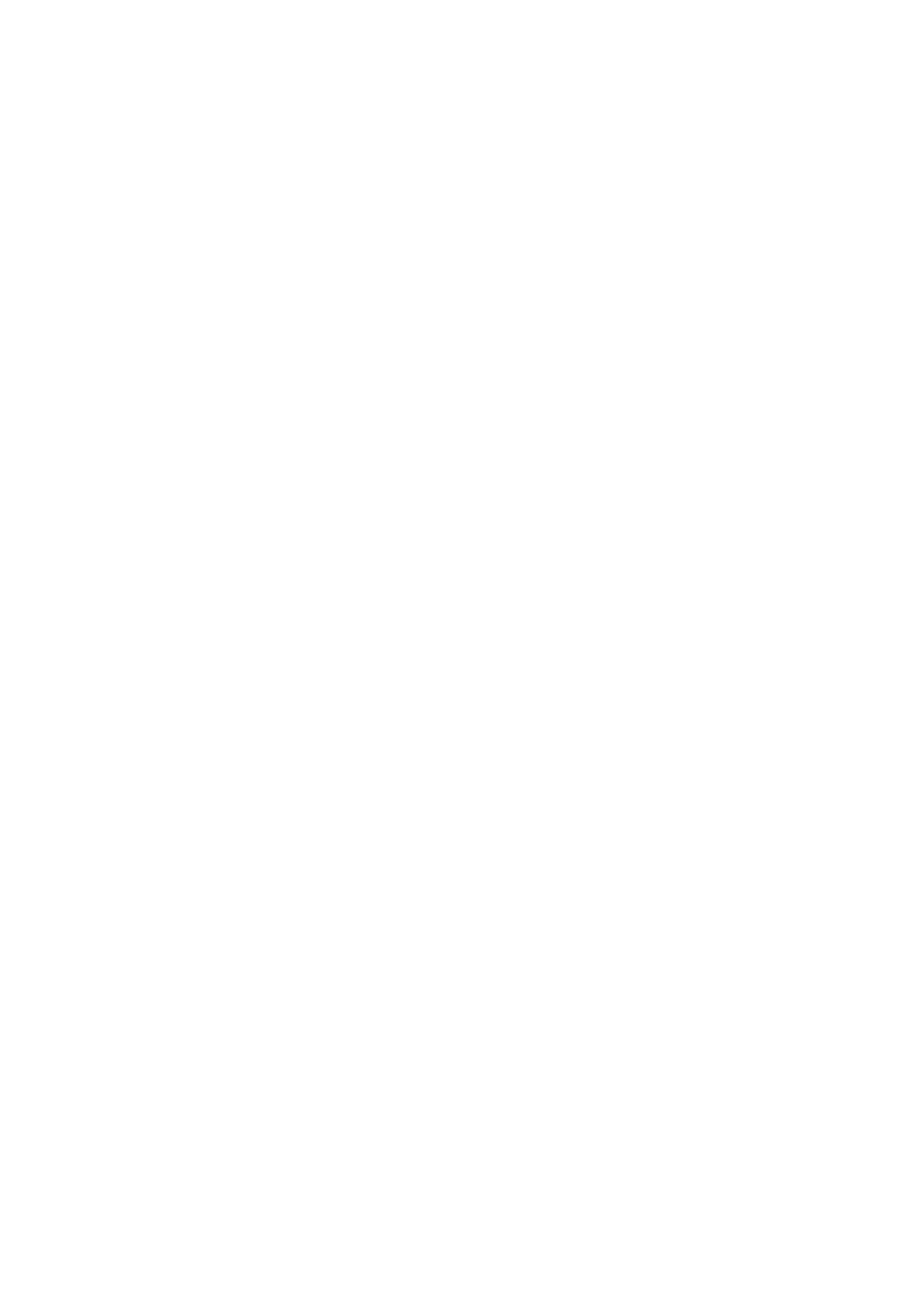## PACIFIC ECONOMIC PAPER NO. 350

### 2005

## East Asian Economic Integration and its Impact on Future Growth

Philippa Dee Australian National University philippa.dee@anu.edu.au

AUSTRALIA-JAPAN RESEARCH CENTRE ASIA PACIFIC SCHOOL OF ECONOMICS & GOVERNMENT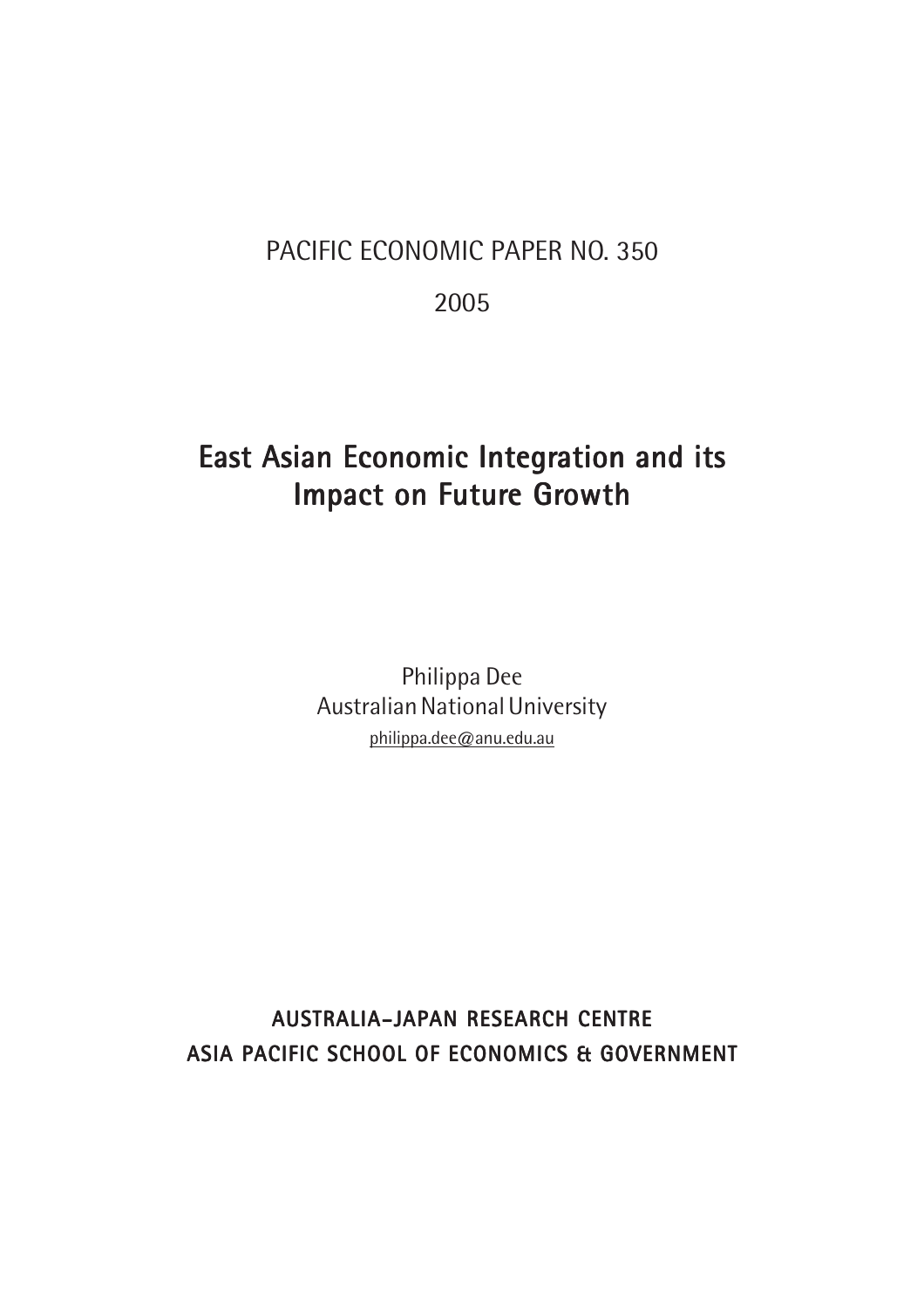**©** Australia–Japan Research Centre 2005

This work is copyright. Apart from those uses which may be permitted under the *Copyright Act 1968* as amended, no part may be reproduced by any process without written permission.

*Pacific Economic Papers* are published under the direction of the Research Committee of the Australia–Japan Research Centre. Members of the Research Committee are:

Professor Jenny Corbett Executive Director Australia–Japan Research Centre The Australian National University, Canberra

Professor Christopher Findlay Research Director Asia Pacific School of Economics and Government The Australian National University, Canberra

Professor Emeritus Peter Drysdale Asia Pacific School of Economics and Government The Australian National University, Canberra

Professor Stuart Harris Department of International Relations The Australian National University, Canberra

Papers submitted for publication in this series are subject to double-blind external review by two referees. The Australia–Japan Research Centre is part of the Asia Pacific School of Economics and Government, The Australian National University, Canberra.

ISSN 0 728 8409 ISBN 0 86413 303 0

Australia–Japan Research Centre Asia Pacific School of Economics and Government The Australian National University Canberra ACT 0200

Telephone: (61 2) 6125 3780 Facsimile: (61 2) 6125 0767 E-mail: ajrc@anu.edu.au URL: http://apseg.anu.edu.au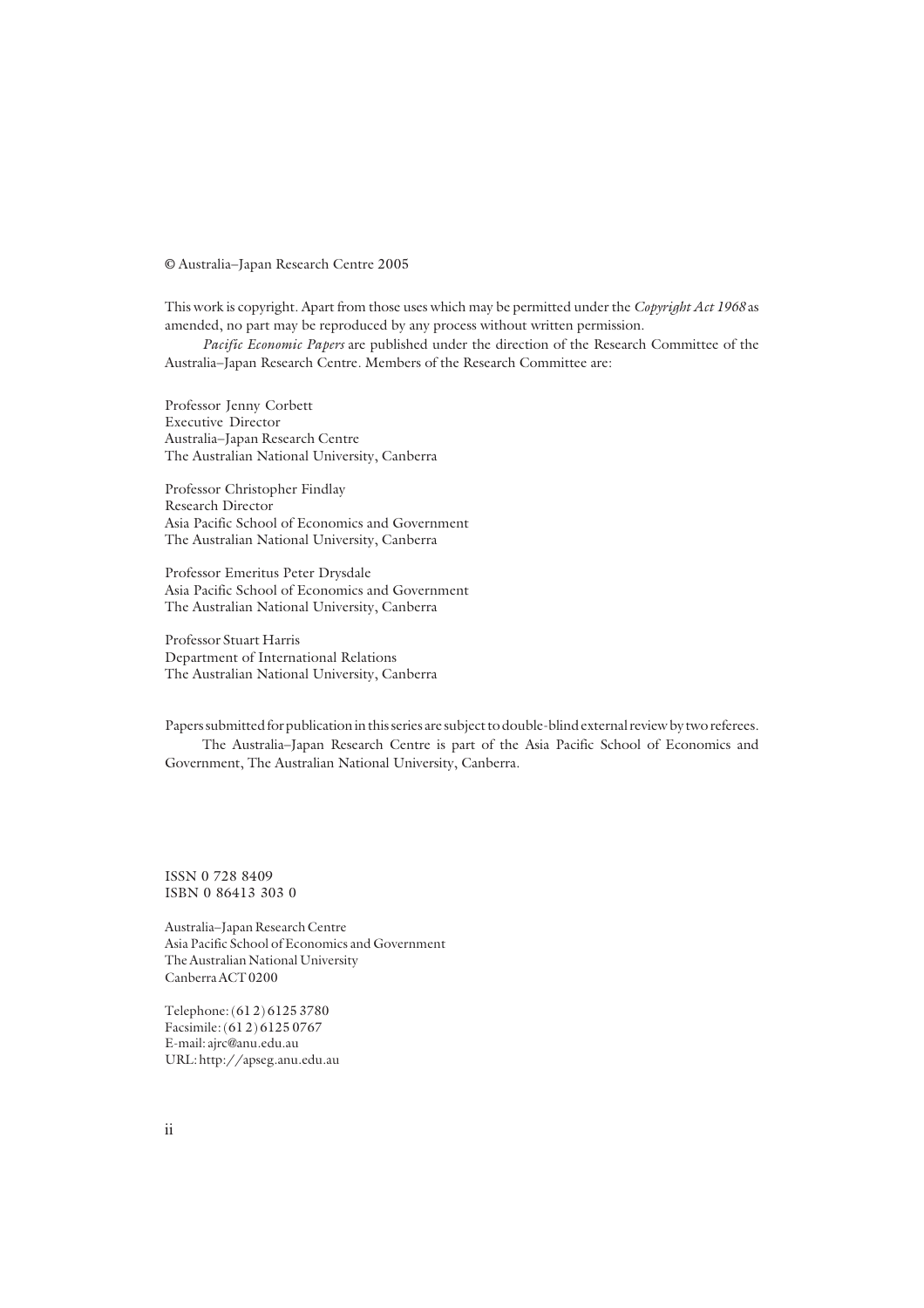### **CONTENTS**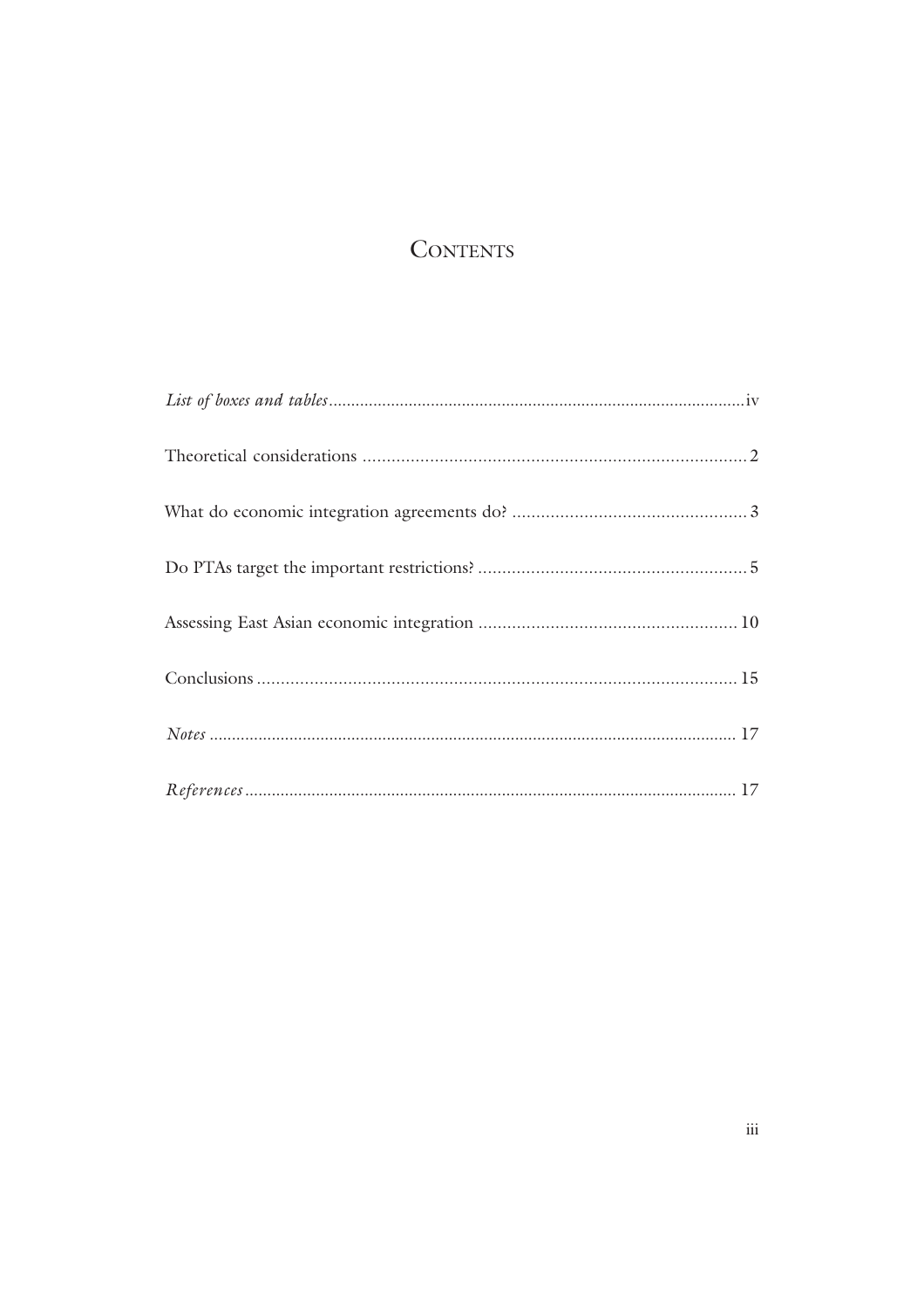## BOXES

| Box 1 The FTAP model – GTAP with foreign direct |
|-------------------------------------------------|
|                                                 |

## **TABLES**

| Table 1 |                                                                                                        |  |
|---------|--------------------------------------------------------------------------------------------------------|--|
| Table 2 | Direct price impacts of China's regulatory restrictions                                                |  |
| Table 3 | Direct price impacts of Japan's regulatory restrictions                                                |  |
| Table 4 | Direct price impacts of Korea's regulatory restrictions                                                |  |
| Table 5 | Direct price impacts of ASEAN's regulatory restrictions                                                |  |
| Table 6 | Direct price impacts of Australia's regulatory<br>restrictions on trade and investment in services  10 |  |
| Table 7 | Regional and sectoral aggregation for this version                                                     |  |
| Table 8 | Reform scenarios and their effects on East Asian                                                       |  |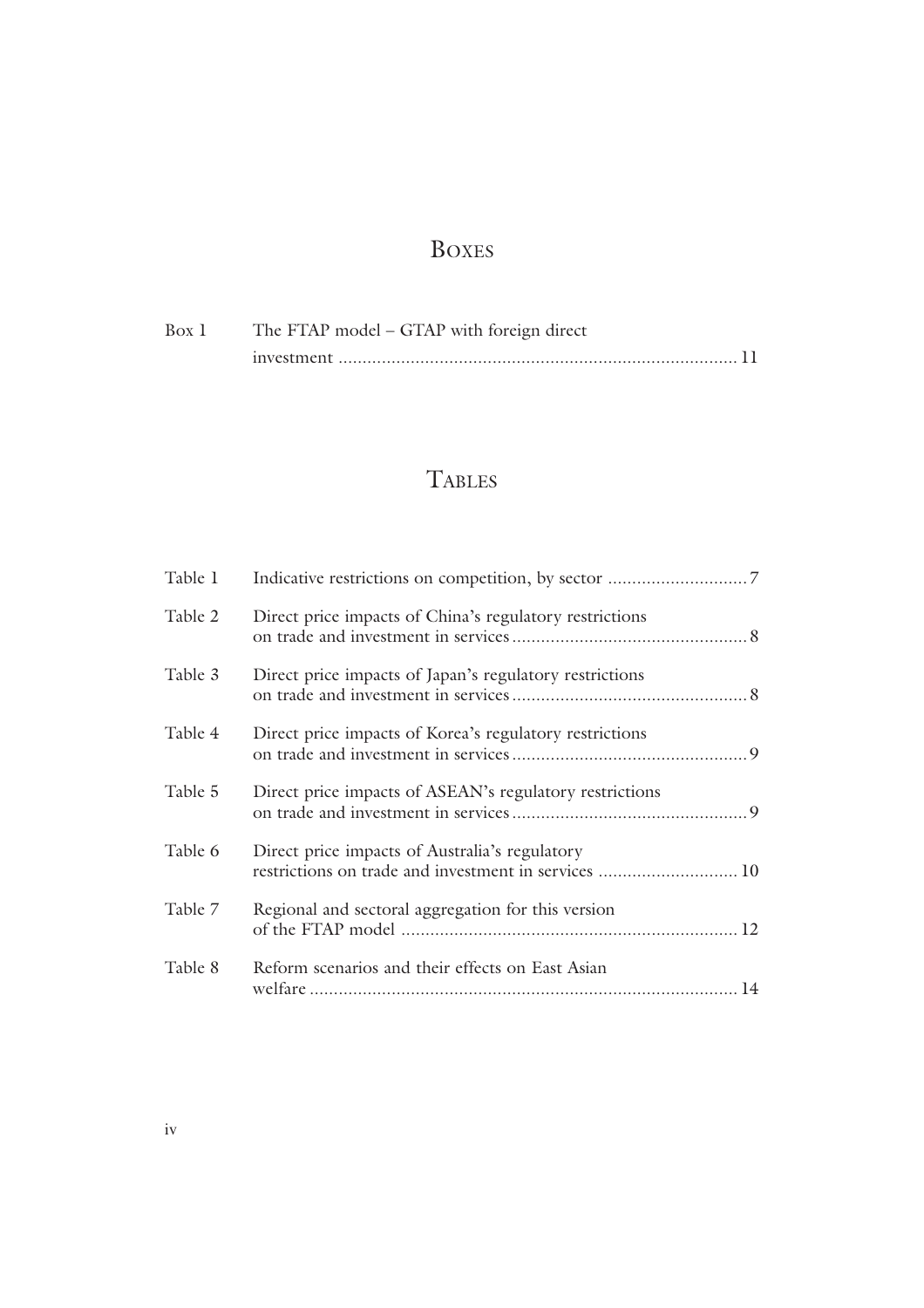## EAST ASIAN ECONOMIC INTEGRATION AND ITS IMPACT ON FUTURE GROWTH\*

Two propositions appear to be gaining wide currency, given the revealed preference for preferential trade agreements (PTAs) in the East Asian region and elsewhere. The first is that economic integration is a good way to promote economic growth. The second is that PTAs, particularly ones that go beyond goods trade, are an effective way to promote economic integration. Yet both propositions are empirical questions. In this paper, a partial evaluation of the evidence suggests caution is called for. Current PTAs appear to be doing little to remove the important impediments to growth in the region. Far greater income gains would come from comprehensive reform of nondiscriminatory impediments to competition, as part of a thorough-going program of unilateral domestic regulatory reform. It may be time to rethink East Asian economic integration as a policy priority, or at least review the way in which it might be pursued.

There are two propositions that appear to be gaining wide currency, given the growing revealed preference for preferential trade agreements (PTAs) in the East Asian region and elsewhere.

*Proposition 1*: Economic integration among economies is a good way to promote economic growth.

*Proposition 2*: Preferential trade agreements, particularly ones that go beyond goods trade, are an effective way to promote economic integration.

Yet both these propositions are empirical questions.

The purpose of this paper is to examine, in a partial way, the empirical evidence in support of both propositions. The results suggest that caution is called for. The partial evidence is that, in practice, the current plethora of PTAs may be doing little to remove the important impediments to growth in the region. This suggests that it may be timely to rethink East Asian economic integration as a policy priority, or at least to review the way in which it might be pursued. And it suggests further careful analysis of the empirical evidence to inform that policy review.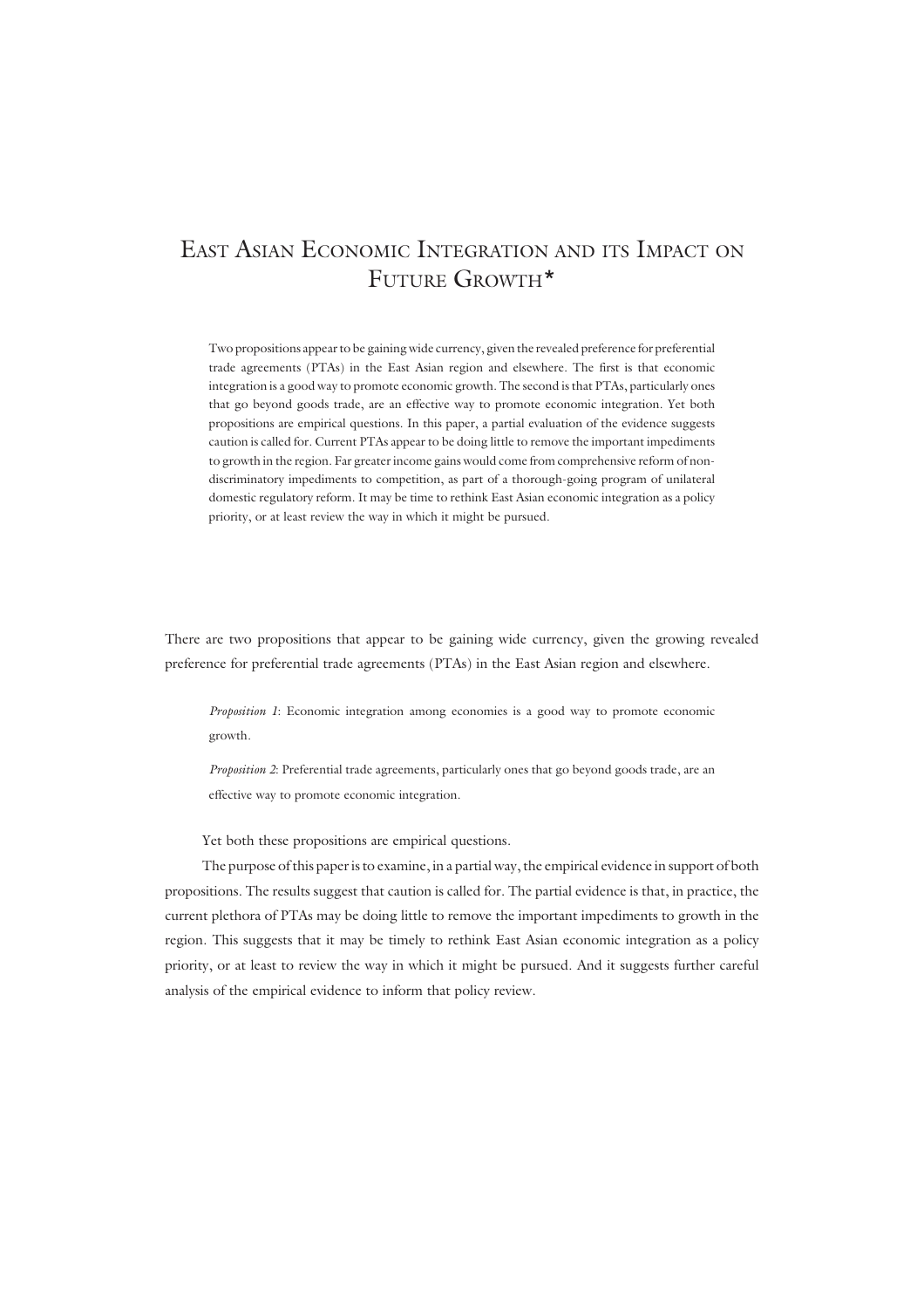#### **Theoretical considerations**

Economic theory suggests that the forces of competition can exert powerful pressure on producers to find the least-cost way of serving consumer needs, and to innovate in order to better serve those needs, thus promoting economic growth. And it suggests that decentralised free markets can be an administratively efficient way of ensuring competition among actual and potential producers.

Some exceptions to this are well-known – the provision of public (non-rival) goods, and conditions of natural monopoly or asymmetric information are situations where competition in the market may not provide the best outcomes, at least not without some supporting regulation. However, in some cases (such as natural monopoly), competition *for* the market may provide discipline on costs, even though competition *in* the market would be inefficient.

Two of the consequences of free entry and competition are that prices will reflect production costs, and costs will be as low as possible. The first condition ensures allocative efficiency, while the second ensures productive efficiency. Both types of efficiency contribute to higher levels of income.

For the purposes of discussion, let us identify two types of regulatory impediments to competition. The first are restrictions that specifically discriminate against *foreign* suppliers – either against their entry, or against the nature and scope of their operations once they have entered the market. The second are restrictions that discriminate against *all* new suppliers, be they domestic or foreign – either by restricting their entry, or by restricting the nature of scope of their operations. The remainder of this paper focuses on situations where either or both of these types of restrictions could be set at an inappropriate level (which could be 'too little' rather than 'too much'), recognising that in some areas, there is a legitimate role for regulation to supplement market forces.

Either type of restriction on competition can lead to prices for a particular good or service being higher than for a comparable product in a neighbouring country. But restrictions that discriminate against foreign suppliers would tend to lead to a smaller fraction of the market being served by foreign suppliers, all other things being equal.

Thus restrictions on competition do not need to be *explicitly* discriminatory against foreigners in order to have the effect of raising the prices of goods or services to levels above those in neighbouring countries. But either type of restriction could raise prices, for one of two reasons – because they raise the mark-up of prices over production costs, or because they raise production costs themselves.

As a final piece of the jigsaw puzzle, economic theory suggests that restrictions that raise prices above average production costs involve a relatively large transfer from consumers to producers, but a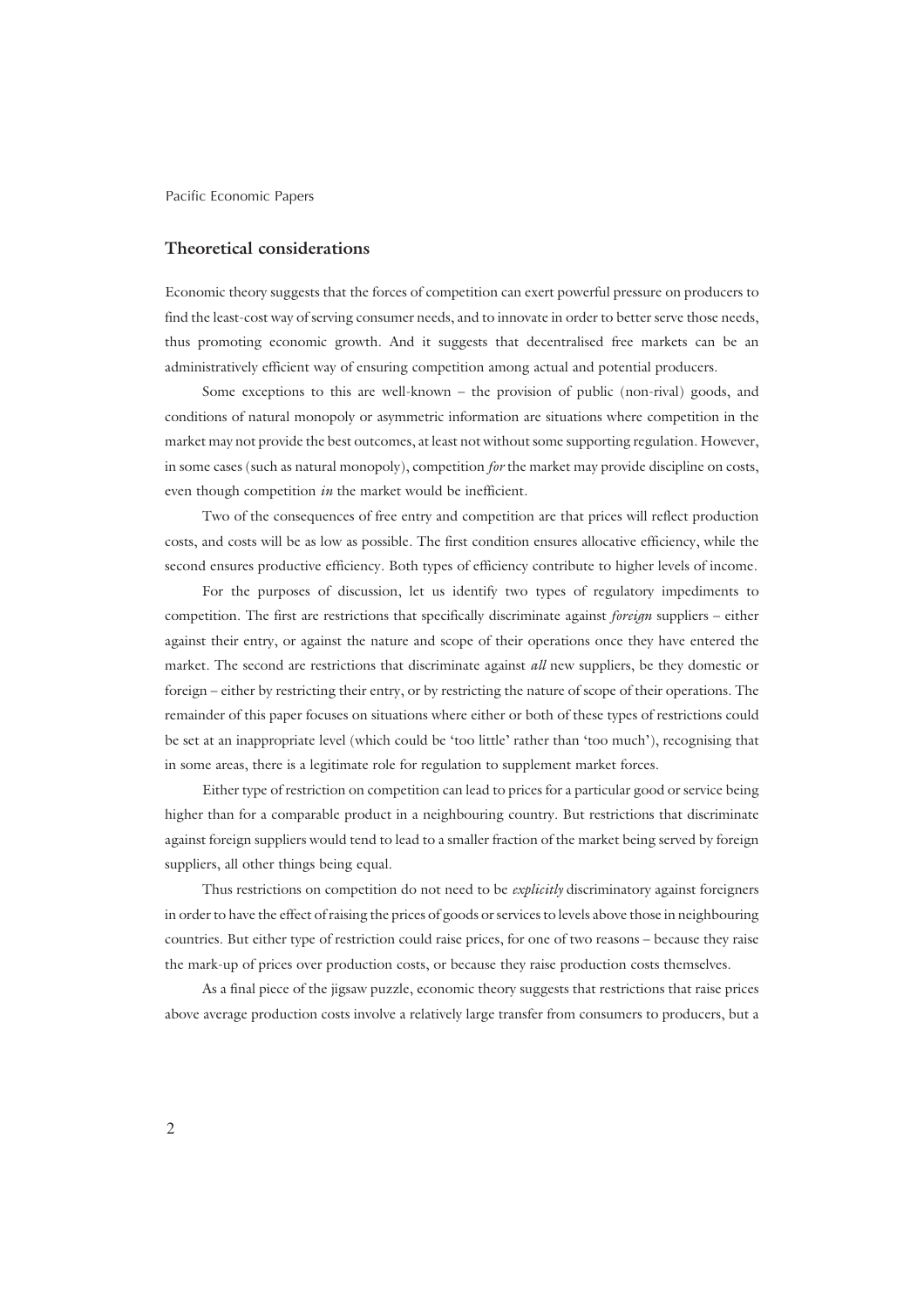relatively small net cost to the economy as a whole in terms of forgone income. By contrast, restrictions that raise real production costs involve a relatively large net cost to the economy as a whole.

Let us now try to put the jigsaw puzzle together. The arguments are similar to those made in Hoekman and Konan (1998).

As discussed by writers such as Lawrence (1996), the process of 'deep' economic integration is aimed at reducing the market segmenting effects of domestic (non-border) regulatory policies through coordination and cooperation.

Thus, in principle, a process of 'deep' economic integration could target the inappropriate restrictions that explicitly discriminate against foreign suppliers, as well as those that are not explicitly discriminatory but nevertheless raise prices above those in neighbouring countries. Such a wideranging reform process, if pursued on a non-preferential basis, would target all the inappropriate impediments to competition, and is therefore likely have a significant impact on real incomes.

So a key question is whether economic integration initiatives are in practice as wide-ranging as this. If they turn out to be more selective, a further question is whether they target the restrictions that tend to raise real resource costs, or whether they instead target the restrictions that raise prices above costs. If they are both selective and tend to target the restrictions that impose relatively low net economic costs, they are likely to be a distraction rather than a genuine route to greater prosperity.

#### **What do economic integration agreements do?**

This section will argue that PTAs, the principal form of economic integration agreement in vogue at the moment, tend to be selective in two important ways:

- they tend to be preferential, even in the provisions that go beyond goods trade; and
- they tend to target only those provisions that explicitly discriminate against foreigners.

There are strong political economy explanations for both of these outcomes.

The next section will document how, on the basis of partial empirical evidence, the measures typically targeted by PTAs tend to be those imposing low net economic costs. The final sections of this paper will estimate the implied opportunity cost of pursuing an economic integration agenda in East Asia, relative to two relevant alternatives – selective multilateral trade reform, and comprehensive unilateral regulatory reform.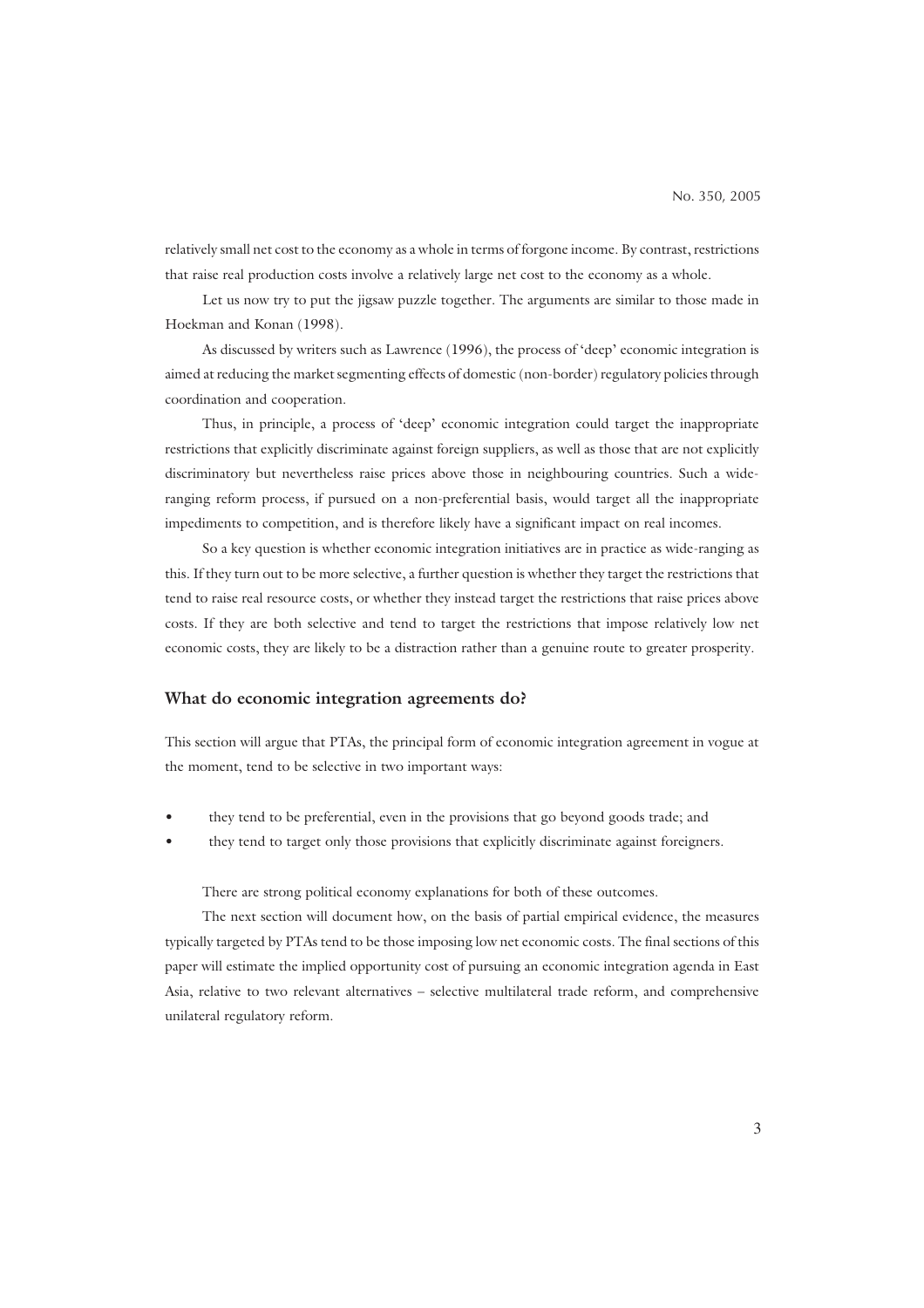It is well known that a key feature of PTAs is the preferential liberalisation of tariffs on goods trade. But it has also been recognised that so-called 'new age' PTAs contain provisions that go well beyond goods trade, and that in principle, many of these provisions (such as those governing intellectual property and competition policy) could be liberalised within a PTA on a non-preferential basis.

In practice, recent North–North PTAs have tended to do one of two things in the new age areas:

- to bind the status quo; and
- where concessions are made, to make them on a preferential basis, even when logic suggests they could sensibly be made non-preferentially.<sup>1</sup>

One very clear reason for this outcome is that many of these countries have strong 'offensive' interests in the Doha Round of multilateral trade negotiations. Rightly or wrongly, they are unlikely to give away negotiating coin by making defensive concessions on a multilateral basis within a PTA, prior to a Doha Round settlement.

Some recent North–South PTAs have required the Southern partner to undertake significant reforms on a non-preferential basis. For example, the recent PTA between the United States and Chile requires Chile to make significant changes to its customs administration and product standards. But Chile is one country with a recent history of significant unilateral trade reforms, despite its offensive interests in the Doha Round (particularly in agriculture). Other countries that have made significant non-preferential concessions in a PTA context are some of the transition economies, which have yet to claim a stake in the WTO and its multilateral negotiations (this point is also made by Ethier 1998a, b, 1999, 2001). But many of the East Asian economies also have at least some offensive interests in the Doha Round, and are likely to be constrained in the offers they make in a PTA context accordingly.

Finally, the commitments in 'new age' areas in recent South–South PTAs have tended to be limited, often reflecting only a fraction of the status quo. The commitments in the ASEAN Free Trade Area (AFTA) covering services and investment fall into this category. They imply little if any actual liberalisation.

Thus, with some important exceptions, the substantive 'new age' provisions in recent PTAs have tended to be preferential.

Partly as a corollary, recent PTAs have tended to target only those provisions that explicitly discriminate against foreigners. This is because, in many cases, the only provisions that can feasibly be liberalised on a preferential basis are those that discriminate against foreigners.<sup>2</sup>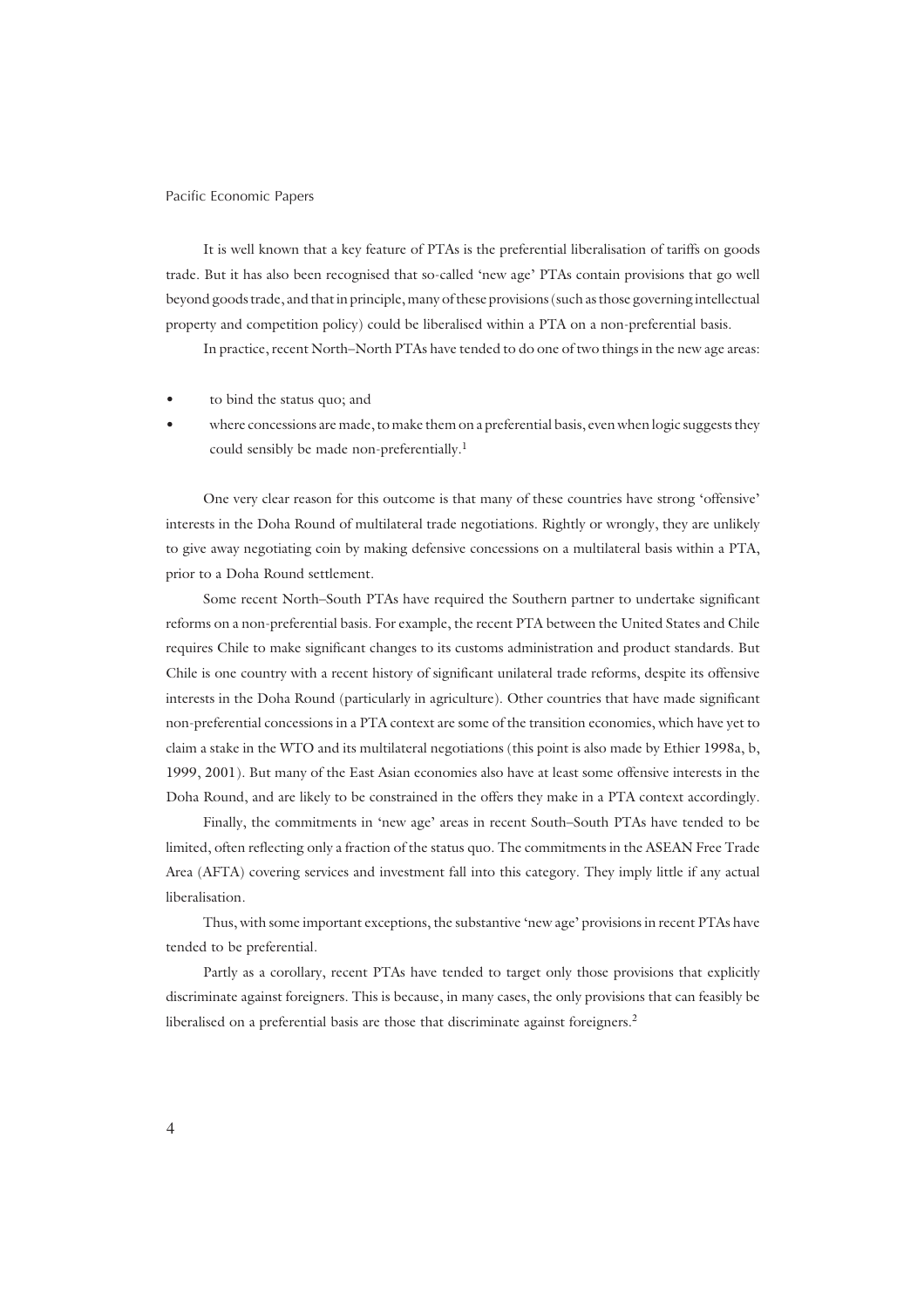But even without this feasibility constraint, there are economic and political economy forces that tend to limit concessions within PTAs to those that explicitly discriminate against foreigners.

The central one is the loss of sovereignty that some (for example, Robson 1998) see as a necessary condition for economic integration to occur. This is not to say that East Asian economic integration need necessarily involve the establishment of formal supra-national institutions – this is highly unlikely. But the threat to sovereignty is felt most strongly by countries when contemplating making reforms to non-discriminatory domestic regulatory regimes as part of a trade agreement. To some in the East Asian region, this may be viewed as too much of a threat to the 'right to regulate'.

One particular negotiating modality can also contribute to PTAs that focus on provisions discriminating explicitly against foreigners. This is the request-and-offer modality that is currently being used in the Doha negotiations on services, and is the means by which many PTAs are negotiated. Under this modality, countries are asked to contemplate not just reforms that are in their own best interests, but reforms that are in their trading partners' best interests. And as noted in the previous section, it will tend to be in a trading partner's best interests to target only those provisions that explicitly discriminate against foreigners – in this way, the foreign market share is maximised. Foreign producers would generally have little interest in unleashing competition from promising domestic new entrants. They would rather join a cartel on a far more selective basis!

A final consideration is one of visibility. Regulatory regimes are always complex, and often not very transparent to insiders, let alone outsiders. The regulations that will tend to be visible to *potential* new entrants (the source of additional competitive pressures) are those that discriminate against foreigners.

#### **Do PTAs target the important restrictions?**

Recent PTAs have tended to target regulatory restrictions on a preferential basis, and partly as a result, to concentrate on those regulatory restrictions that discriminate explicitly against foreigners. Does this mean that PTAs are concentrating on the regulatory restrictions that matter most, in an economic sense?

Far too little empirical research has been done to come up with a definitive answer to this question. To do so would require a comprehensive study of :

• the 'tax' equivalents of all the regulatory restrictions that raise the mark-ups of prices above marginal costs;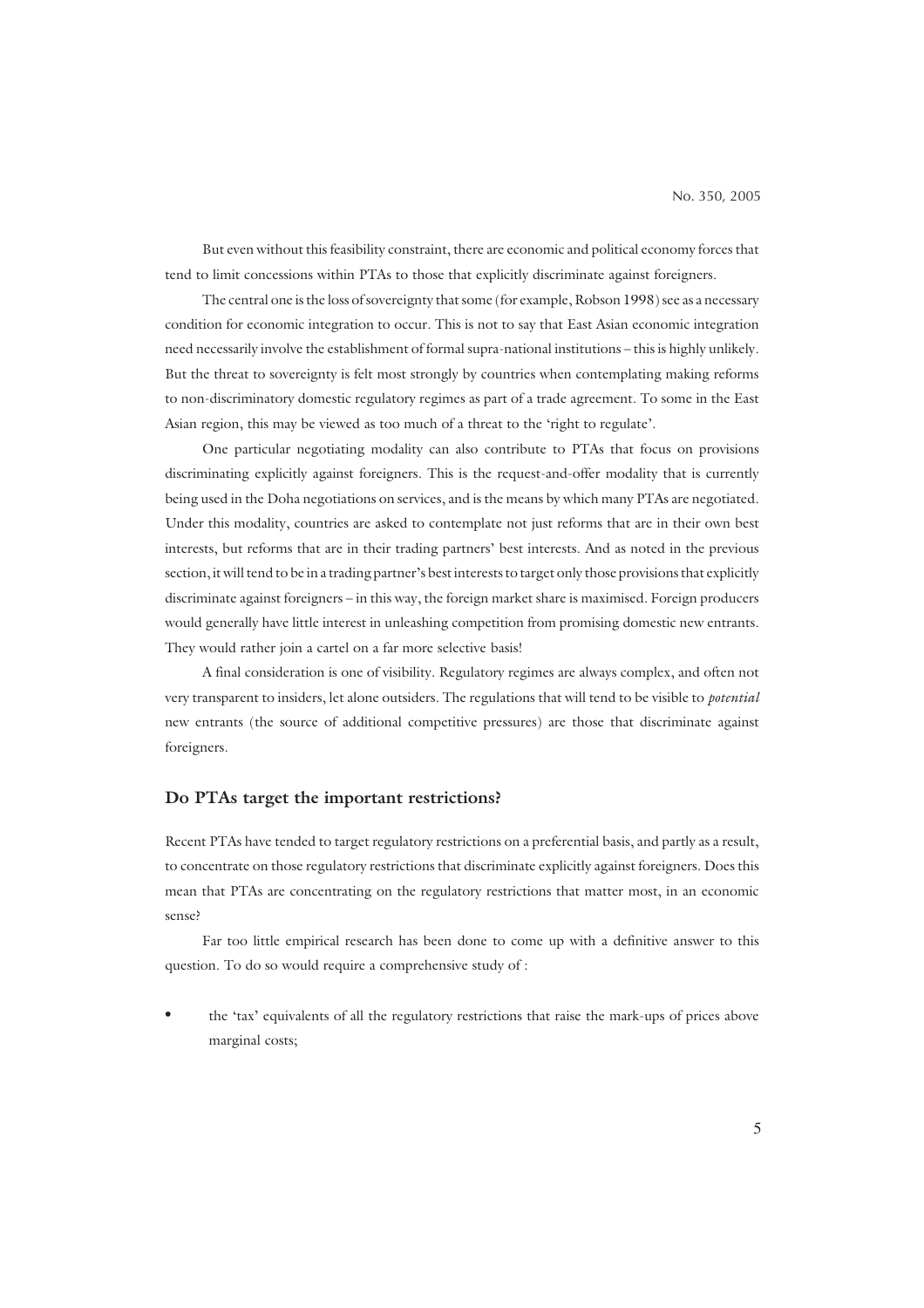- the 'productivity' equivalents of all the regulatory restrictions that raise real production costs;
- a comparison of the two in general equilibrium (since in partial equilibrium, tax and productivity equivalents cannot be compared directly);
- an assessment of which portions of these effects are likely to be achieved within PTAs.

While this exercise cannot be done comprehensively, it can be done in the East Asian region for the regulations affecting trade and investment in some selected services sectors – banking, distribution, ports, professions, telecommunications, air passenger transport, and electricity generation. Admittedly, this is only a very small portion of the measures covered by PTAs. Other key areas that have been targeted, particularly in the context of deeper economic integration, are standards and competition policy. But the analysis has to start somewhere. The concluding section will discuss whether the findings of this paper are likely to be generally applicable to other regulatory areas.

Table 1 summarises some of the key regulatory restrictions typically found to affect trade and investment in these seven services sectors. As the table shows, many of the relevant restrictions on competition do not necessarily discriminate against foreign providers (although some that are listed as being potentially non-discriminatory are in fact applied on a discriminatory basis in some countries).

Tables 2 to 6 provide estimates of the tax or productivity equivalents of the restrictions actually found in five parts of the East Asian region – China, Japan, Korea, the ASEAN 5 (Indonesia, Malaysia, Philippines, Singapore, Thailand), and Australia.<sup>3</sup> Tax equivalents are shown in the tables as price impacts affecting mark-ups, while productivity equivalents are shown as price impacts affecting costs.

The tables indicate that although there are some significant restrictions in the East Asian region that discriminate explicitly against foreigners, especially in banking, telecommunications and the professions, they tend to be of the sort to increase mark-ups of prices over costs. Indeed, the restrictions that are prevalent in these sectors are regulatory barriers to entry that tend to create rents for incumbent service providers. The net economy-wide gains from eliminating these types of barriers would tend to be smaller than the net gains from eliminating regulatory restrictions that raise costs. But because they are discriminatory, and hence amenable to liberalisation on a preferential basis, they are the sorts of barriers that tend to be targeted in PTAs.

By contrast, regulatory impediments that raise real resource costs are also prevalent in the region, in sectors such as distribution and electricity generation, but these impediments tend to affect both domestic and foreign providers. So while they impose relatively high net economic costs, they tend not to be targeted in PTAs, because they tend to be difficult to liberalise on a preferential basis.

Strictly speaking, however, the different sorts of barriers cannot be compared by looking at their tax or productivity equivalents alone. Their effects need to be examined in general equilibrium. That is the task of the next section.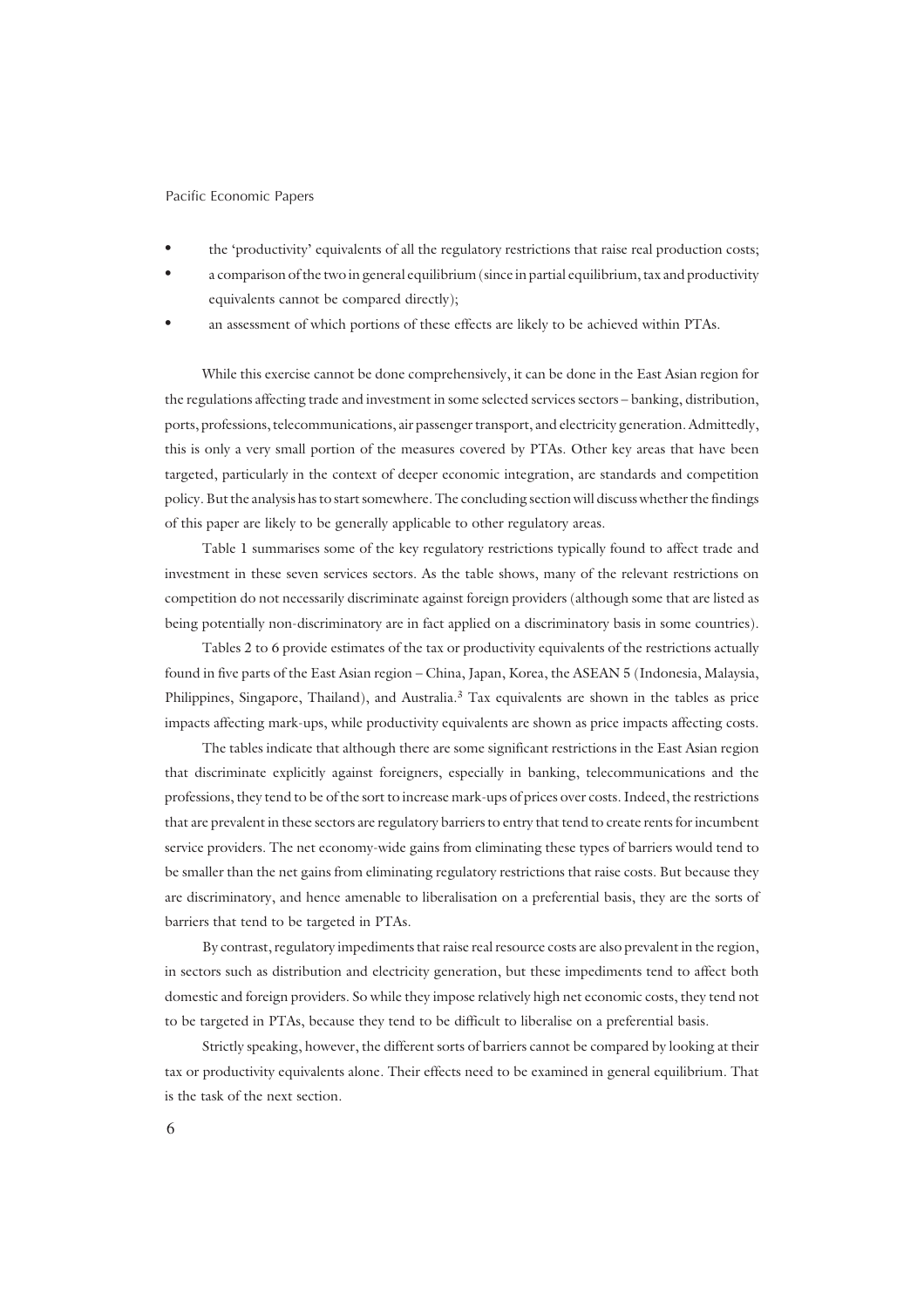| Sector                     | Restrictions that discriminate<br>against foreign providers                                                                                                                                                                                           | Restrictions that may affect both domestic<br>and foreign providers                                                                                                                                                                                                                                                                                                                                                                                                               |
|----------------------------|-------------------------------------------------------------------------------------------------------------------------------------------------------------------------------------------------------------------------------------------------------|-----------------------------------------------------------------------------------------------------------------------------------------------------------------------------------------------------------------------------------------------------------------------------------------------------------------------------------------------------------------------------------------------------------------------------------------------------------------------------------|
| Banking                    | Limits on foreign equity participation<br>in local banks                                                                                                                                                                                              | Restrictions on the number of new bank licences                                                                                                                                                                                                                                                                                                                                                                                                                                   |
|                            | Requirements that foreign participa-                                                                                                                                                                                                                  | Restrictions on raising of funds by banks                                                                                                                                                                                                                                                                                                                                                                                                                                         |
|                            | tion be via joint venture<br>Restrictions on the temporary<br>movement of people                                                                                                                                                                      | Restrictions on lending                                                                                                                                                                                                                                                                                                                                                                                                                                                           |
|                            |                                                                                                                                                                                                                                                       | Prohibitions on other lines of business (e.g. insurance,<br>securities)                                                                                                                                                                                                                                                                                                                                                                                                           |
|                            | Distribution Limits on foreign equity participation                                                                                                                                                                                                   | Restrictions on number of bank outlets (including ATMs)<br>Restrictions on the acquisition of commercial land                                                                                                                                                                                                                                                                                                                                                                     |
|                            | in local distribution outlets                                                                                                                                                                                                                         |                                                                                                                                                                                                                                                                                                                                                                                                                                                                                   |
|                            | Restrictions on the temporary<br>movement of people                                                                                                                                                                                                   | Restrictions on the establishment of large-scale stores<br>Screening tests, needs tests, performance requirements<br>and other factors affecting investment<br>Local government requirements (e.g. zoning, environ-<br>mental, employment, operating hours)<br>Restrictions on number of wholesale licences<br>Limits on promotional activities<br>Lack of protection of intellectual property rights<br>Presence of statutory monopolies<br>Licensing requirements on management |
| Ports                      |                                                                                                                                                                                                                                                       | Mandatory port services; Cargo handling restrictions;<br>Organised crime                                                                                                                                                                                                                                                                                                                                                                                                          |
| Professions                | Prohibitions on, or requirements for,                                                                                                                                                                                                                 | Restrictions on juridical form                                                                                                                                                                                                                                                                                                                                                                                                                                                    |
|                            | joint venture<br>Limits on investment and ownership<br>by foreign investors<br>Nationality, citizenship, residency or<br>local presence requirements<br>Quotas or needs tests on foreign entry<br>Restrictions on the temporary<br>movement of people | Limits on investment and ownership by non-professional<br>investors<br>Licensing and accreditation requirements on individual<br>professionals<br>Activities reserved by law to the profession<br>Limits on multidisciplinary practices<br>Limits on advertising, marketing and solicitation<br>Restrictions on fee setting<br>Licensing requirements on management                                                                                                               |
| Telecom-<br>munications    | Prohibitions on call-back services<br>Limits on foreign equity ownership                                                                                                                                                                              | Prohibitions on leased lines or private networks<br>Prohibitions on third party resale<br>Prohibitions on the connection of leased lines and private<br>networks to the public switched telecommunications<br>network<br>Limits on number of operators in fixed or mobile market<br>Government ownership of incumbent                                                                                                                                                             |
| Air passenger<br>transport |                                                                                                                                                                                                                                                       | Limits on the number of airlines flying a particular route<br>Limits on capacity; Limits on fare setting<br>Limits on use of non-scheduled (charter) services                                                                                                                                                                                                                                                                                                                     |
| Electricity<br>generation  |                                                                                                                                                                                                                                                       | Lack of structural separation of generation from<br>transmission<br>Lack of third party access for generators to transmission grid<br>Lack of wholesale price pool                                                                                                                                                                                                                                                                                                                |

#### **Table 1 Indicative restrictions on competition, by sector**

*Sources*: McGuire and Schuele (2000), Kalirajan (2000), Clark, Dollar and Micco (2001), Nguyen-Hong (2000), Warren (2000), Doove et al. (2001).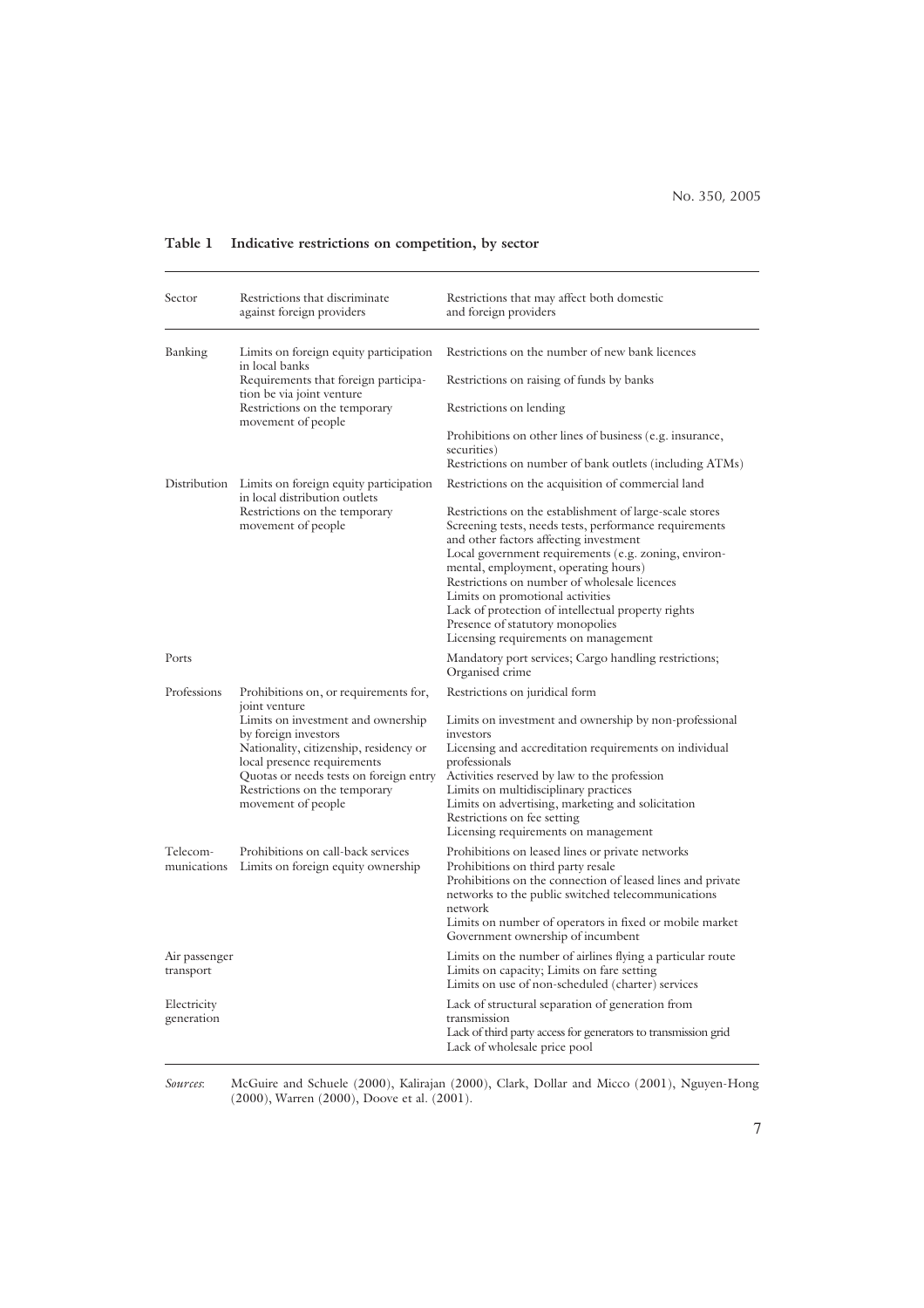#### **Table 2 Direct price impacts of China's regulatory restrictions on trade and investment in services (per cent)**

| Sector                                                    | Direct price impact |                 |            |                |
|-----------------------------------------------------------|---------------------|-----------------|------------|----------------|
|                                                           |                     | via mark-ups on |            | via costs      |
|                                                           | output              | exports from    | exports to |                |
| International air passenger transport (domestic           |                     |                 |            |                |
| and foreign providers) <sup>a</sup>                       |                     |                 |            |                |
| Banking – domestic providers                              | 5                   |                 |            |                |
| - foreign providers                                       | 36                  |                 |            |                |
| Distribution services – domestic providers                |                     |                 |            | 9              |
| - foreign providers                                       |                     |                 |            | 8              |
| Electricity supply - domestic and foreign providers       |                     |                 |            | 9              |
| Maritime - domestic and foreign providers                 |                     |                 |            | 5              |
| Professional services - domestic providersb               |                     |                 |            | $\overline{c}$ |
| $-$ foreign providers <sup>b</sup>                        | 10                  |                 | 10         |                |
| Telecommunications<br>$-$ domestic providers <sup>c</sup> | 3                   |                 |            |                |
| $-$ foreign providers <sup>c</sup>                        | 21                  |                 |            |                |

*Notes*: a In the absence of definitive research, the 50/50 split between price and cost impacts is arbitrary.<br>b Simple average of estimates for legal, accounting, architecture and engineering services. b Simple average of estimates for legal, accounting, architecture and engineering services.<br>
c A simple average of price impacts for fixed line and cellular services.

A simple average of price impacts for fixed line and cellular services.

*Source*: Author's calculations.

#### **Table 3 Direct price impacts of Japan's regulatory restrictions on trade and investment in services (per cent)**

| Sector                                    |                                                         | Direct price impact |                 |            |           |
|-------------------------------------------|---------------------------------------------------------|---------------------|-----------------|------------|-----------|
|                                           |                                                         |                     | via mark-ups on |            | via costs |
|                                           |                                                         | output              | exports from    | exports to |           |
|                                           | International air passenger transport (domestic and     |                     |                 |            |           |
| foreign providers) <sup>a</sup>           |                                                         |                     | 9               |            | 9         |
| Banking – domestic providers              |                                                         |                     |                 |            |           |
| - foreign providers                       |                                                         | $\mathbf{\Omega}$   |                 |            |           |
|                                           | Distribution services – domestic providers              |                     |                 |            |           |
|                                           | - foreign providers                                     |                     |                 |            |           |
|                                           | Electricity supply - domestic and foreign providers     |                     |                 |            | 10        |
| Maritime – domestic and foreign providers |                                                         |                     |                 |            | $\theta$  |
|                                           | Professional services – domestic providers <sup>b</sup> |                     |                 |            | 4         |
|                                           | $-$ foreign providers <sup>b</sup>                      | 11                  |                 | 11         |           |
|                                           | Telecommunications - domestic providers <sup>c</sup>    | 0.2                 |                 |            |           |
|                                           | $-$ foreign providers <sup>c</sup>                      | 0.2                 |                 |            |           |

*Notes*: a In the absence of definitive research, the 50/50 split between price and cost impacts is arbitrary.<br>b Simple average of estimates for legal, accounting, architecture and engineering services. Simple average of estimates for legal, accounting, architecture and engineering services.

c A simple average of price impacts for fixed line and cellular services.

*Source*: Author's calculations.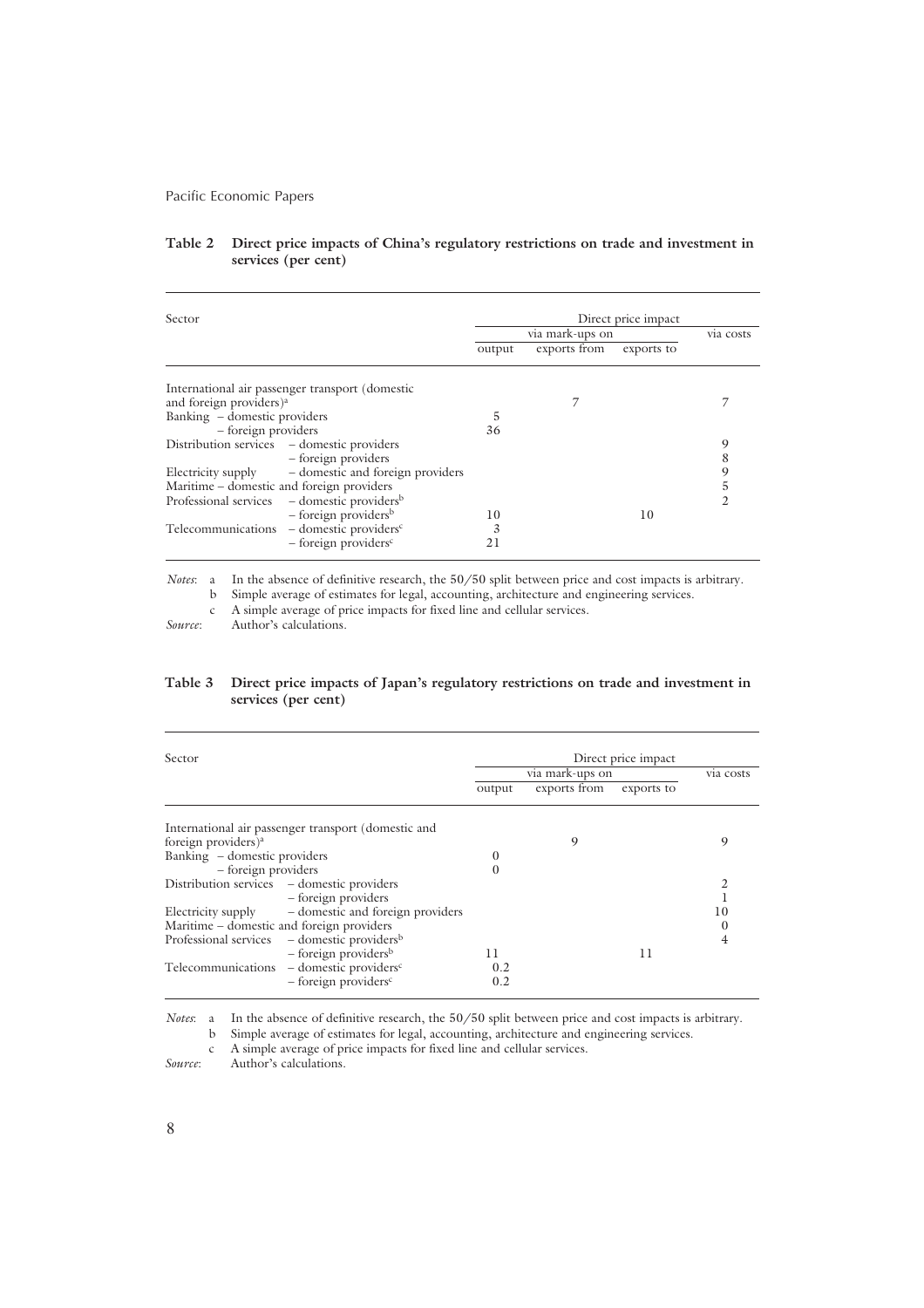#### **Table 4 Direct price impacts of Korea's regulatory restrictions on trade and investment in services (per cent)**

| Sector                                                  |        | Direct price impact |            |                |
|---------------------------------------------------------|--------|---------------------|------------|----------------|
|                                                         |        | via mark-ups on     |            | via costs      |
|                                                         | output | exports from        | exports to |                |
| International air passenger transport (domestic and     |        |                     |            |                |
| foreign providers) <sup>a</sup>                         |        | 10                  |            | 10             |
| Banking – domestic providers                            | 10     |                     |            |                |
| - foreign providers                                     | 22     |                     |            |                |
| Distribution services – domestic providers              |        |                     |            | 15             |
| - foreign providers                                     |        |                     |            | O              |
| Electricity supply - domestic and foreign providers     |        |                     |            | 15             |
| Maritime - domestic and foreign providers               |        |                     |            | 3              |
| Professional services – domestic providers <sup>b</sup> |        |                     |            | $\overline{2}$ |
| $-$ foreign providers <sup>b</sup>                      | 11     |                     | 11         |                |
| - domestic providers <sup>c</sup><br>Telecommunications | 4      |                     |            |                |
| $-$ foreign providers <sup>c</sup>                      | 10     |                     |            |                |

*Notes*: a In the absence of definitive research, the 50/50 split between price and cost impacts is arbitrary. b Simple average of estimates for legal, accounting, architecture and engineering services.

c A simple average of price impacts for fixed line and cellular services.

*Source*: Author's calculations.

#### **Table 5 Direct price impacts of ASEAN's regulatory restrictions on trade and investment in services (per cent)**

| Sector                                    |                                                         | Direct price impact |                |            |           |
|-------------------------------------------|---------------------------------------------------------|---------------------|----------------|------------|-----------|
|                                           |                                                         |                     | via markups on |            | via costs |
|                                           |                                                         | output              | exports from   | exports to |           |
|                                           | International air passenger transport (domestic and     |                     |                |            |           |
| foreign providers) <sup>a</sup>           |                                                         |                     | 9.5            |            | 9.5       |
| Banking – domestic providers              |                                                         | 6                   |                |            |           |
| - foreign providers                       |                                                         | 24                  |                |            |           |
|                                           | Distribution services – domestic providers              |                     |                |            |           |
|                                           | - foreign providers                                     |                     |                |            | 2<br>5    |
|                                           | Electricity supply - domestic and foreign providers     |                     |                |            | 17        |
| Maritime - domestic and foreign providers |                                                         |                     |                |            | 4         |
|                                           | Professional services - domestic providers <sup>b</sup> |                     |                |            | 3         |
|                                           | $-$ foreign providers <sup>b</sup>                      | 13                  |                | 13         |           |
|                                           | Telecommunications $-$ domestic providers <sup>c</sup>  | 3                   |                |            |           |
|                                           | $-$ foreign providers <sup>c</sup>                      | 19                  |                |            |           |

*Notes*: a In the absence of definitive research, the 50/50 split between price and cost impacts is arbitrary.<br>b Simple average of estimates for legal, accounting, architecture and engineering services. Simple average of estimates for legal, accounting, architecture and engineering services.

c A simple average of price impacts for fixed line and cellular services.

*Source*: Author's calculations.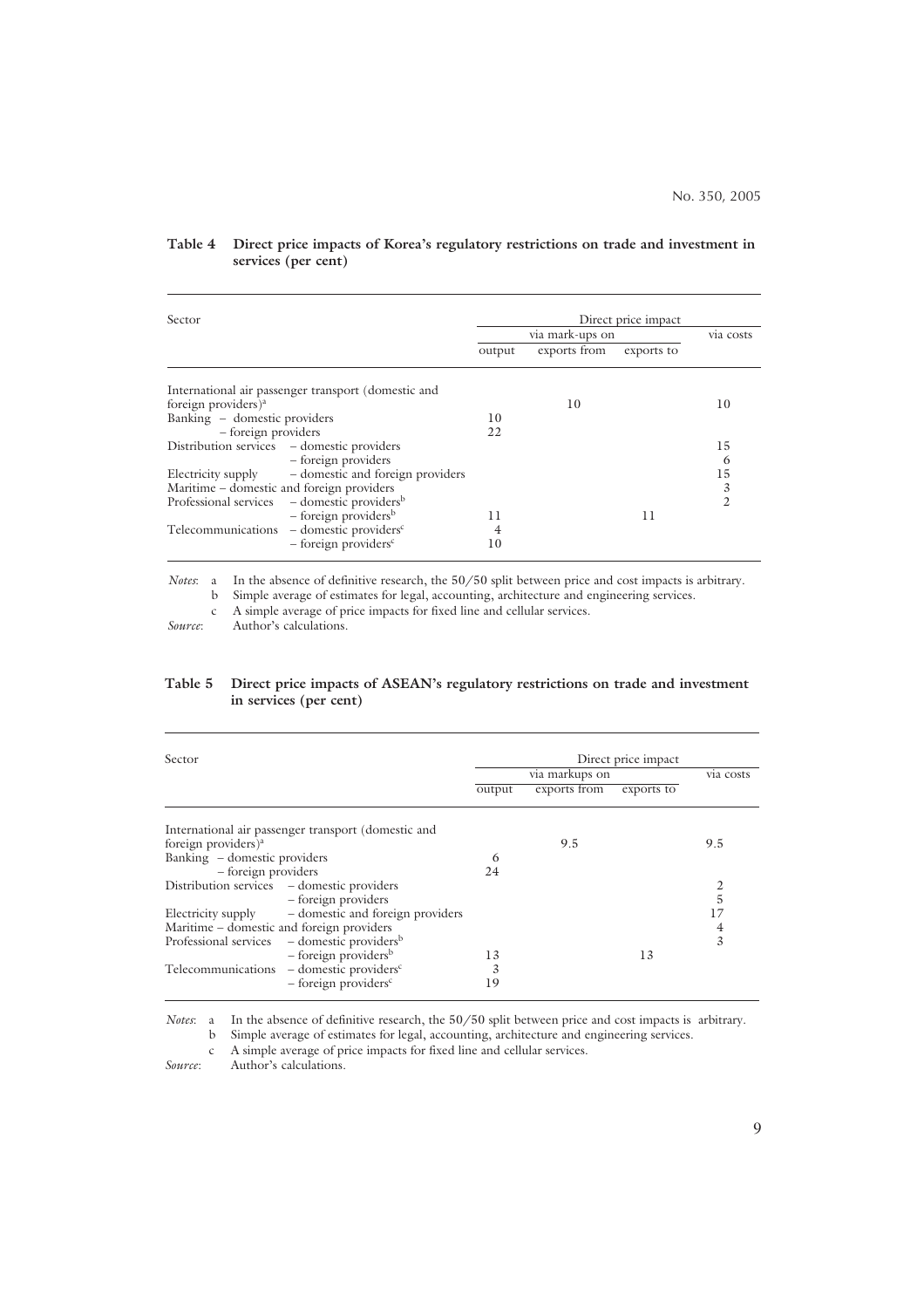#### **Table 6 Direct price impacts of Australia's regulatory restrictions on trade and investment in services (per cent)**

| via mark-ups on<br>exports from<br>output<br>exports to<br>International air passenger transport (domestic<br>7.5<br>and foreign providers) <sup>a</sup><br>7.5<br>Banking - domestic providers<br>0<br>- foreign providers<br>4<br>Distribution services – domestic providers<br>$\Omega$<br>- foreign providers<br>Electricity supply - domestic and foreign providers<br>Maritime - domestic and foreign providers<br>$-$ domestic providers <sup>b</sup><br>Professional services<br>4<br>$-$ foreign providers <sup>b</sup><br>9<br>9<br>$-$ domestic providers <sup>c</sup><br>Telecommunications<br>0.2 | Sector |  | Direct price impact |  |  |           |
|----------------------------------------------------------------------------------------------------------------------------------------------------------------------------------------------------------------------------------------------------------------------------------------------------------------------------------------------------------------------------------------------------------------------------------------------------------------------------------------------------------------------------------------------------------------------------------------------------------------|--------|--|---------------------|--|--|-----------|
|                                                                                                                                                                                                                                                                                                                                                                                                                                                                                                                                                                                                                |        |  |                     |  |  | via costs |
|                                                                                                                                                                                                                                                                                                                                                                                                                                                                                                                                                                                                                |        |  |                     |  |  |           |
|                                                                                                                                                                                                                                                                                                                                                                                                                                                                                                                                                                                                                |        |  |                     |  |  |           |
|                                                                                                                                                                                                                                                                                                                                                                                                                                                                                                                                                                                                                |        |  |                     |  |  |           |
|                                                                                                                                                                                                                                                                                                                                                                                                                                                                                                                                                                                                                |        |  |                     |  |  |           |
|                                                                                                                                                                                                                                                                                                                                                                                                                                                                                                                                                                                                                |        |  |                     |  |  |           |
|                                                                                                                                                                                                                                                                                                                                                                                                                                                                                                                                                                                                                |        |  |                     |  |  |           |
|                                                                                                                                                                                                                                                                                                                                                                                                                                                                                                                                                                                                                |        |  |                     |  |  |           |
|                                                                                                                                                                                                                                                                                                                                                                                                                                                                                                                                                                                                                |        |  |                     |  |  |           |
|                                                                                                                                                                                                                                                                                                                                                                                                                                                                                                                                                                                                                |        |  |                     |  |  |           |
|                                                                                                                                                                                                                                                                                                                                                                                                                                                                                                                                                                                                                |        |  |                     |  |  |           |
|                                                                                                                                                                                                                                                                                                                                                                                                                                                                                                                                                                                                                |        |  |                     |  |  |           |
|                                                                                                                                                                                                                                                                                                                                                                                                                                                                                                                                                                                                                |        |  |                     |  |  |           |
| $-$ foreign providers <sup>c</sup><br>0.2                                                                                                                                                                                                                                                                                                                                                                                                                                                                                                                                                                      |        |  |                     |  |  |           |

*Note*: a In the absence of definitive research, the 50/50 split between price and cost impacts is arbitrary. b Simple average of estimates for legal, accounting, architecture and engineering services.

c A simple average of price impacts for fixed line and cellular services.

*Source*: Author's calculations.

#### **Assessing East Asian economic integration**

If East Asian economic integration initiatives followed the pattern of recent PTAs, they would tend to involve the preferential liberalisation of those regulatory impediments that explicitly discriminated against foreign providers. In this section, a computable general equilibrium model is used to assess the net welfare effects of an indicative East Asian economic integration initiative. The model is described briefly in Box 1, and the regional and sectoral aggregation used for the current exercise is shown in Table 7. The model is fully documented in Hanslow, Phamduc and Verikios (1999).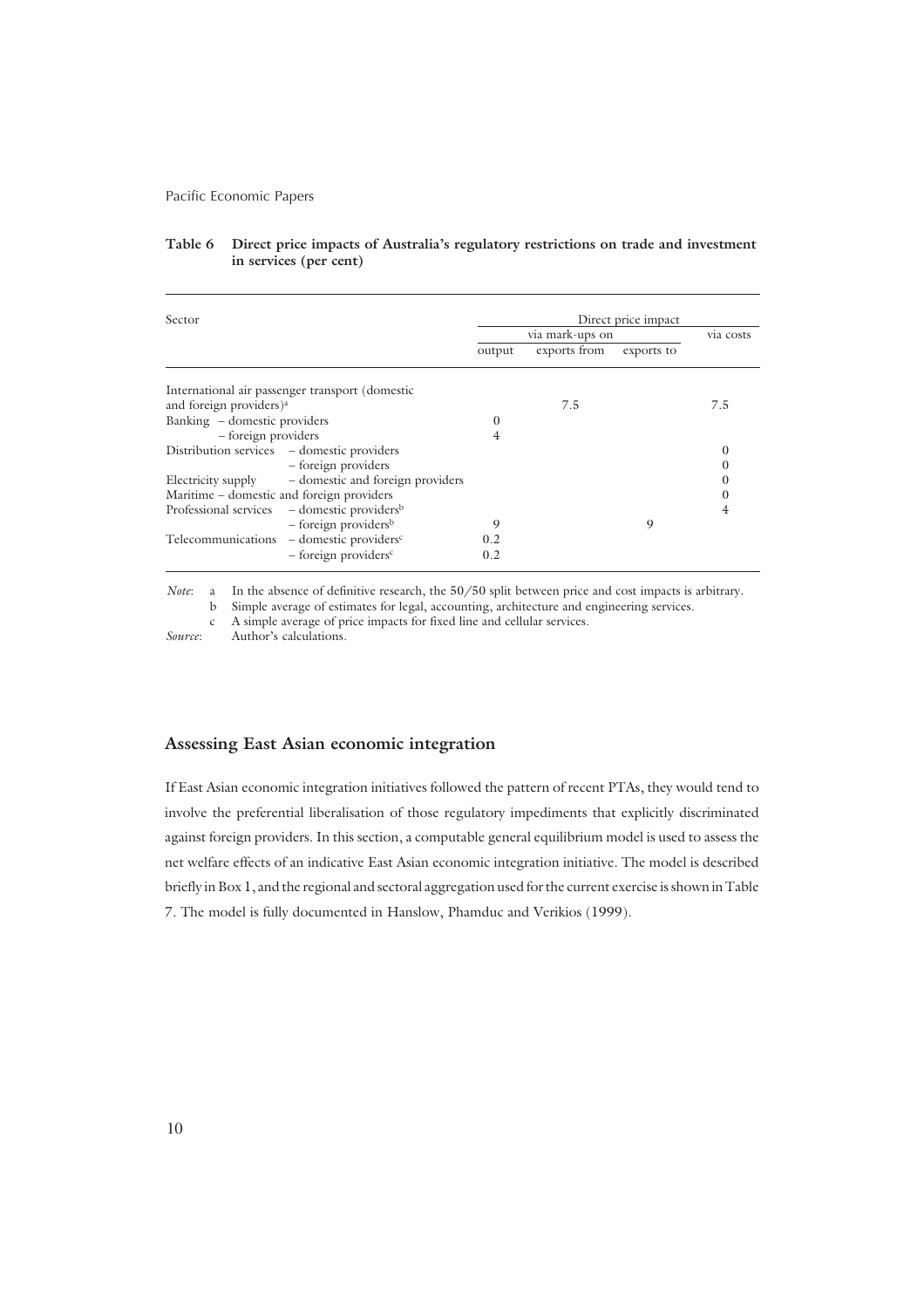#### **Box 1 The FTAP model – GTAP with foreign direct investment**

The FTAP model is a computable general equilibrium model incorporating services delivered via FDI. It was developed by Dee and Hanslow (2001). It differs in turn from GTAP (Hertel 1997), the 'plain vanilla' model from which it was derived, in three important respects. First, because trade negotiations now cover services delivered via commercial presence, the modelling framework includes foreign direct investment as a mode of services trade delivery, and covers separately the production and trading activity of foreign multinationals. In other words, GTAP, the conventional multi-country model, is split out by ownership as well as location. Second, by virtue of foreign ownership, at least some of the profits of foreign multinationals will be repatriated back to the home country. Thus the profit streams in the conventional multi-country model have to be reallocated from the host to the home country, after provision is made for them to be taxed in either the home or host country. This reallocation leads to a distinction between GDP – the income *generated* in a region – and GNP – the income *received by residents* of a region. The latter forms the basis of (although is not identical to) the welfare measure in FTAP. Finally, not all profits of foreign multinationals need be repatriated to the home country. Some may be reinvested in the host country. To account for this phenomenon, and to allow for the effect that regulatory reform may have on both domestic and foreign direct investment more generally, the model makes provision for savings and capital accumulation. This is particularly important, since some regulatory barriers are aimed directly at limiting foreign equity participation. It is therefore important to capture how regulatory reform will affect not just foreign ownership *shares*, but also the *total amount* of productivity capacity available to an economy. The FTAP model also differs from GTAP in other respects. In particular, it allows for firm-level product differentiation. This is also important, since services tend to be highly specialised, being tailored to the needs of individual customers.

*Source:* Based on Dee and Hanslow (2001).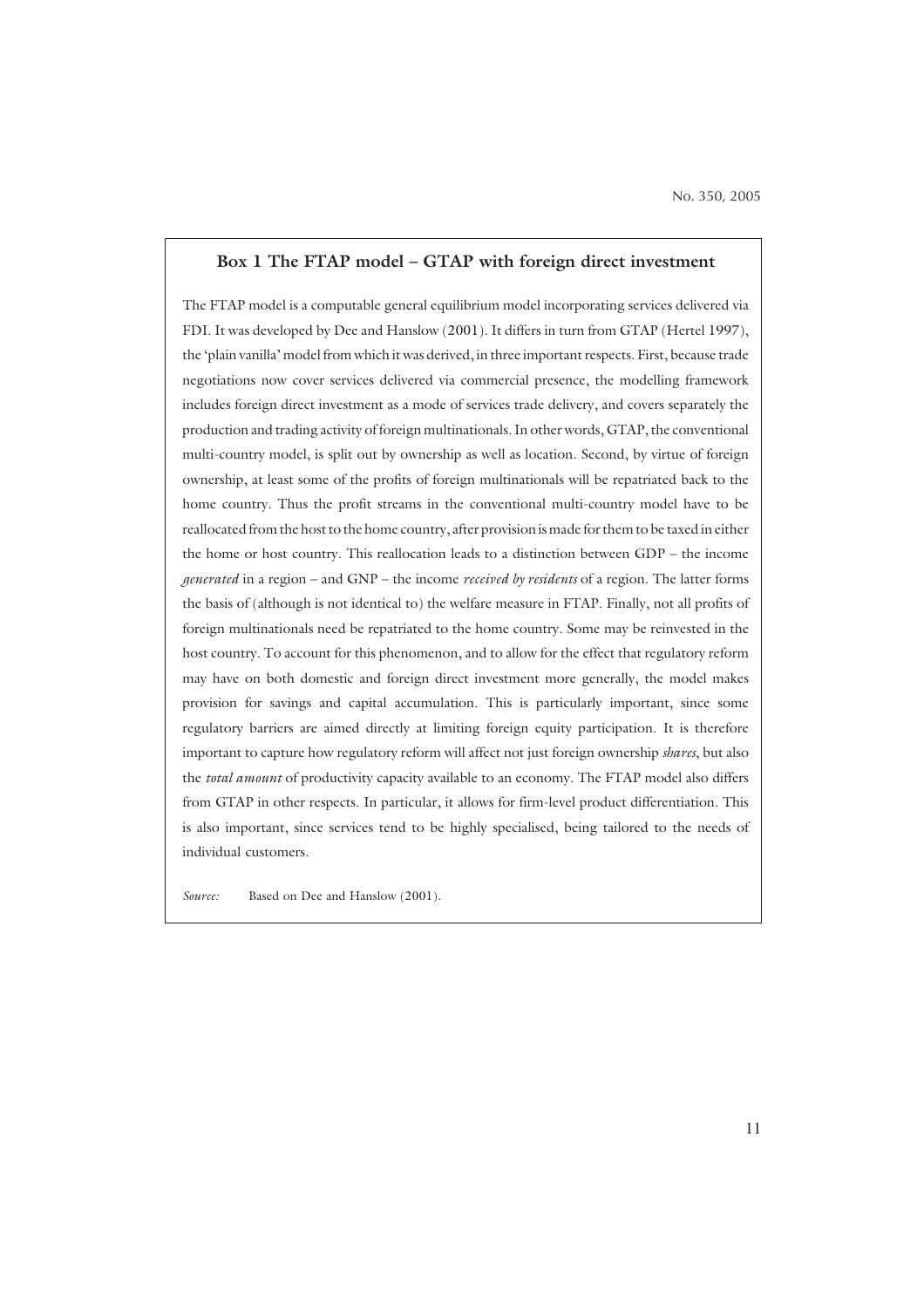| Other crops<br>Other primary (forestry, fishing, mining)<br>Processed rice<br>Meat products<br>Vegetable products<br>Textiles, clothing, footwear<br>Wood products<br>Transport equipment<br>Other manufacturing<br>Gas and water<br>Construction<br>Other transport<br>Water transport<br>Air transport<br>Communications<br>Financial services (not elsewhere classified)<br>Other business services<br>Other services |
|--------------------------------------------------------------------------------------------------------------------------------------------------------------------------------------------------------------------------------------------------------------------------------------------------------------------------------------------------------------------------------------------------------------------------|
|                                                                                                                                                                                                                                                                                                                                                                                                                          |

#### **Table 7 Regional and sectoral aggregation for this version of the FTAP model**

*Source*: Aggregation based on version 5.4 of the GTAP database.

The East Asian initiative examined in this section is a plurilateral PTA among all East Asian members.

In the first instance, it is assumed that each PTA member grants the other members full national treatment in the application of regulations in those services sectors for which quantitative estimates are available. This means that under the PTA, foreign services providers from PTA partner countries are treated no less favourably than domestic providers in these sectors. In most instances, this means that the tax or productivity equivalents of the regulations affecting foreign providers (shown in Tables 2 to 6) are reduced so as to be the same as those affecting domestic providers.4 In keeping with recent PTAs, the air passenger transport sector is excluded from the PTA altogether (as it is from the GATS).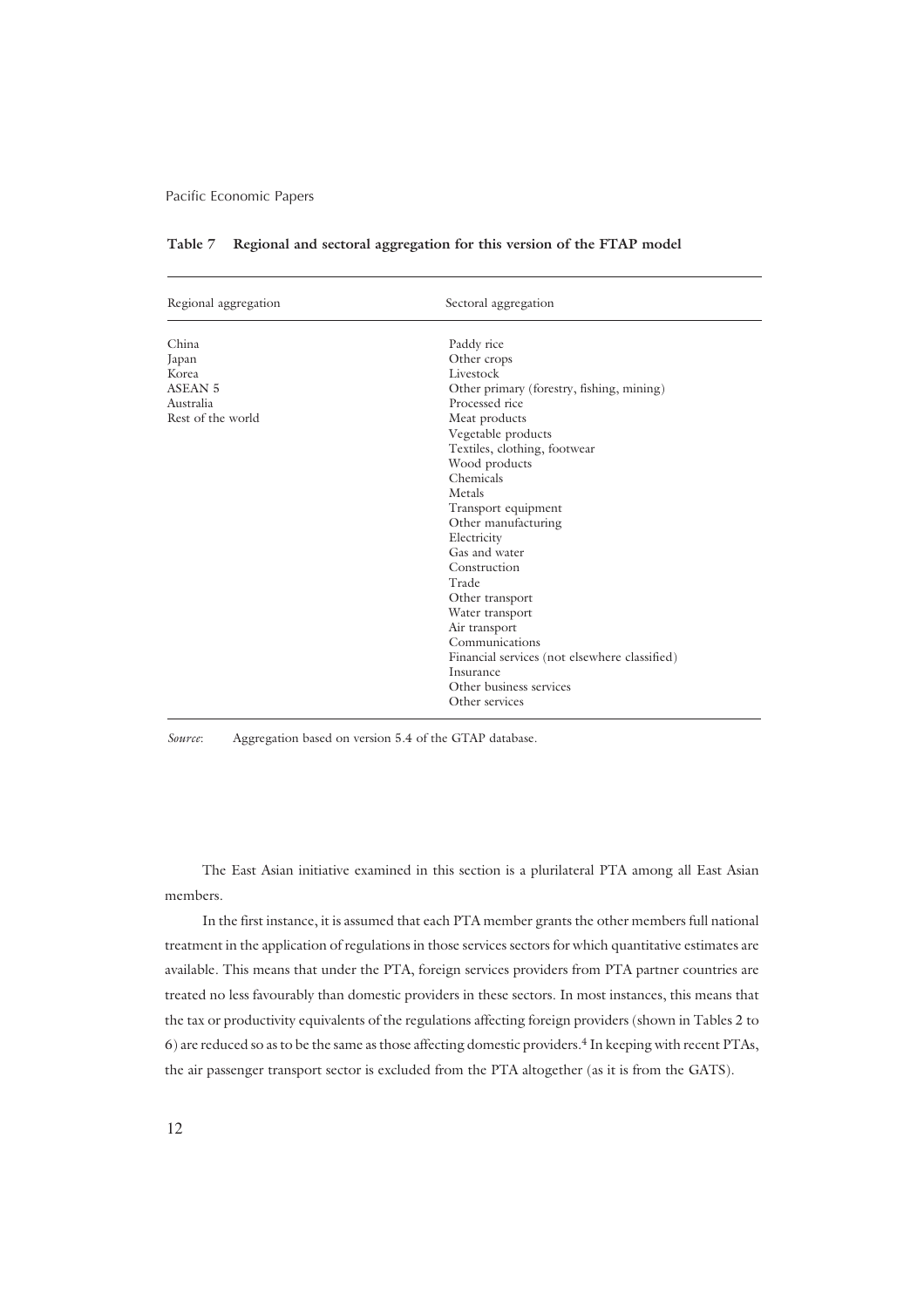Of course, any East Asian economic integration initiative would also include provisions affecting merchandise trade. Hence, it has been assumed that a plurilateral PTA among all East Asian members would also succeed in eliminating tariffs on manufactured goods from other PTA members. But taking the recent agreement concluded between Japan and Singapore as a guide, it is assumed that an East Asian economic integration initiative would not succeed in making any inroads on protection affecting agriculture in the region. It is assumed that this would more likely be achieved as part of the Doha Round of multilateral trade negotiations.<sup>5</sup>

To put such an East Asian economic integration initiative in further perspective, it can be compared with what a successful Doha round could be expected to achieve. On the one hand, the Doha Round could include agriculture. On the other, it is unlikely to lead to the complete elimination of protection on merchandise trade. Hence it is assumed that a Doha round might achieve full national treatment in regulatory regimes for all regions (including the rest of the world), but only a 25 per cent reduction in tariffs and in agricultural protection.

Finally, both the East Asian economic integration initiative and the indicative Doha Round scenario are compared with a third scenario – comprehensive unilateral regulatory reform in each East Asian region. This involves the full reform of all non-discriminatory regulations affecting both domestic and foreign providers in each East Asian region.

To keep the comparison simple, Table 8 reports the consequences of each scenario for economic welfare of the East Asian region – the simple sum of welfare effects on each component country. With a system of side payments, the region could achieve any desired distribution of these total gains among individual member countries.

The results suggest first that if 'deep' economic integration initiatives were limited to reform of regulations that explicitly discriminated against foreigners, and the reforms were undertaken on a preferential basis, they would add only trivially to the gains from preferential liberalisation of tariffs on merchandise trade. This conclusion is subject to the proviso that the scope of regulatory reform envisaged in this exercise is only partial. But the relative orders of magnitude – gains of less than US \$2 billion per year from regulatory reform, compared with gains of US \$16.6 billion from tariff reform – suggest that the result would be relatively robust to wider coverage.

But even such limited regulatory reform would be more worthwhile if it were undertaken on a global basis, a possible outcome of the Doha Round. Despite growing economic interdependence within the region, the rest of the world remains an important source of foreign direct investment for East Asia. So the region would gain from removing regulatory barriers to that investment. The region would also gain indirectly from the income growth in the rest of the world that would be encouraged by matching regulatory reform there. As a result of these two factors, the income gains to the East Asian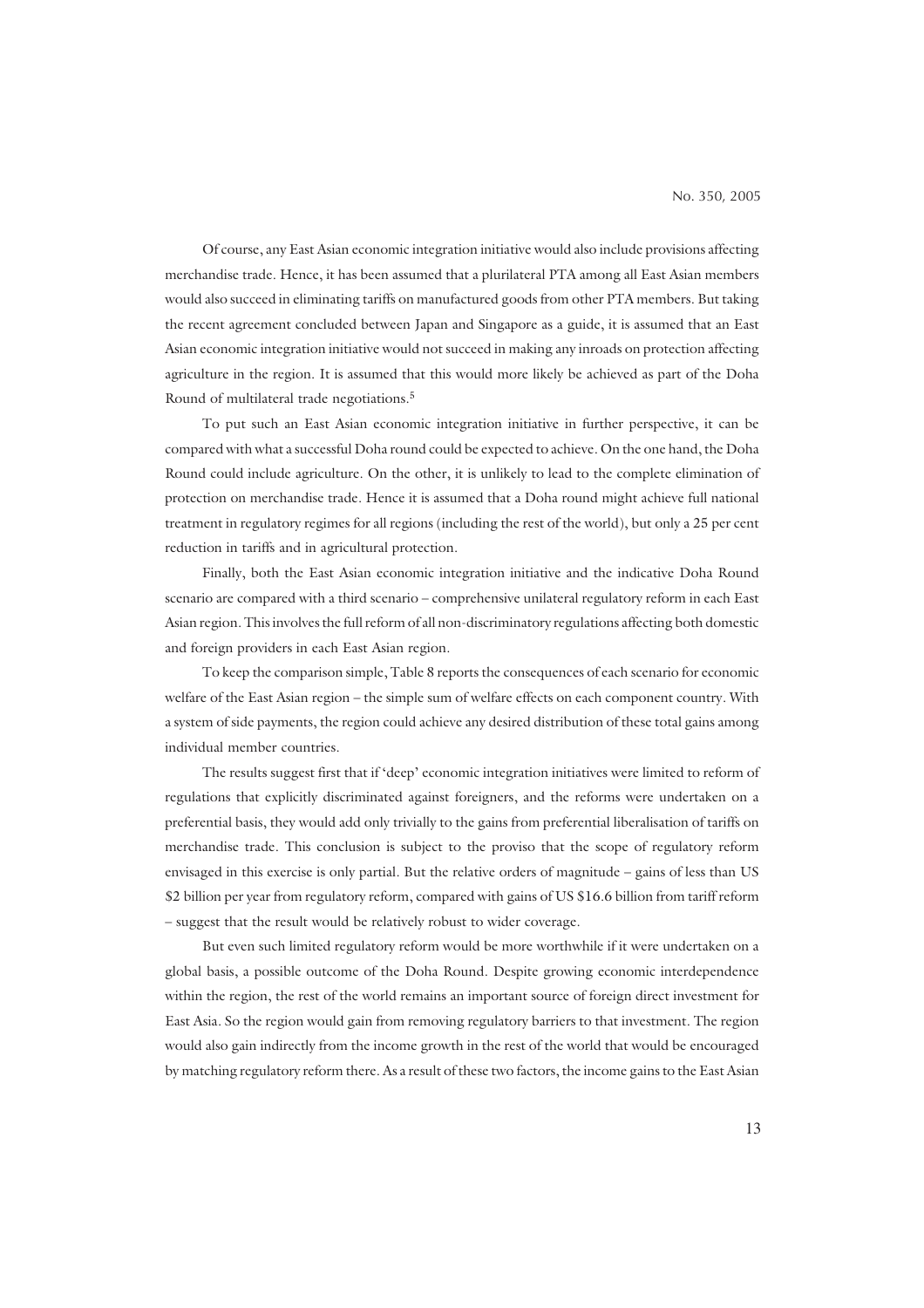region would be more than four times greater (at US \$7.4 billion per year) than from regulatory reform of comparable scope within an East Asian economic integration initiative.

The East Asian region would also benefit significantly from the slow but widespread reform of merchandise trade that might accompany a Doha Round settlement. Partly as a result, a full Doha settlement could deliver income gains to the region of over US \$30 billion per year, almost double those achievable from an East Asian economic integration initiative.

But the most telling result in Table 8 is the projected gains from comprehensive unilateral regulatory reform in the East Asian region. Even if the scope of such reform were limited to the same services sectors as included in the East Asian economic integration initiative, its more comprehensive coverage, targeting those non-discriminatory restrictions that add to real resource costs, would yield gains of more than five times an entire integration initiative. This is the true opportunity cost of using a PTA route to achieve economic integration – forgoing gains from regulatory reform of more than US \$100 billion per year to achieve a package that might generate less than US \$20 billion per year.

| Sector                                         | East Asian economic<br>integration                    | Possible Doha round<br>outcome                         | Comprehensive unilateral<br>regulatory reform                 |
|------------------------------------------------|-------------------------------------------------------|--------------------------------------------------------|---------------------------------------------------------------|
|                                                |                                                       |                                                        |                                                               |
| Regulatory reform<br>(services and investment) | National treatment<br>in East Asia                    | National treatment<br>in the world                     | Reform of all non-discrimina-<br>tory regulation in East Asia |
|                                                | 1.7                                                   | 7.4                                                    | 107.3                                                         |
| Manufacturing tariffs                          | Elimination of tariffs<br>against East Asian partners | 25% reduction in<br>tariffs globally                   |                                                               |
|                                                | 16.6                                                  | 12.4                                                   |                                                               |
| Agricultural protection                        | No action                                             | 25% reduction in agri-<br>cultural protection globally |                                                               |
|                                                | 0.0                                                   | 12.8                                                   |                                                               |
| Total                                          | 18.3                                                  | 32.6                                                   | 107.3                                                         |

**Table 8 Reform scenarios and their effects on East Asian welfare** (Deviation from control in real income, measured in US\$ billion per year)

*Source*: FTAP model projections.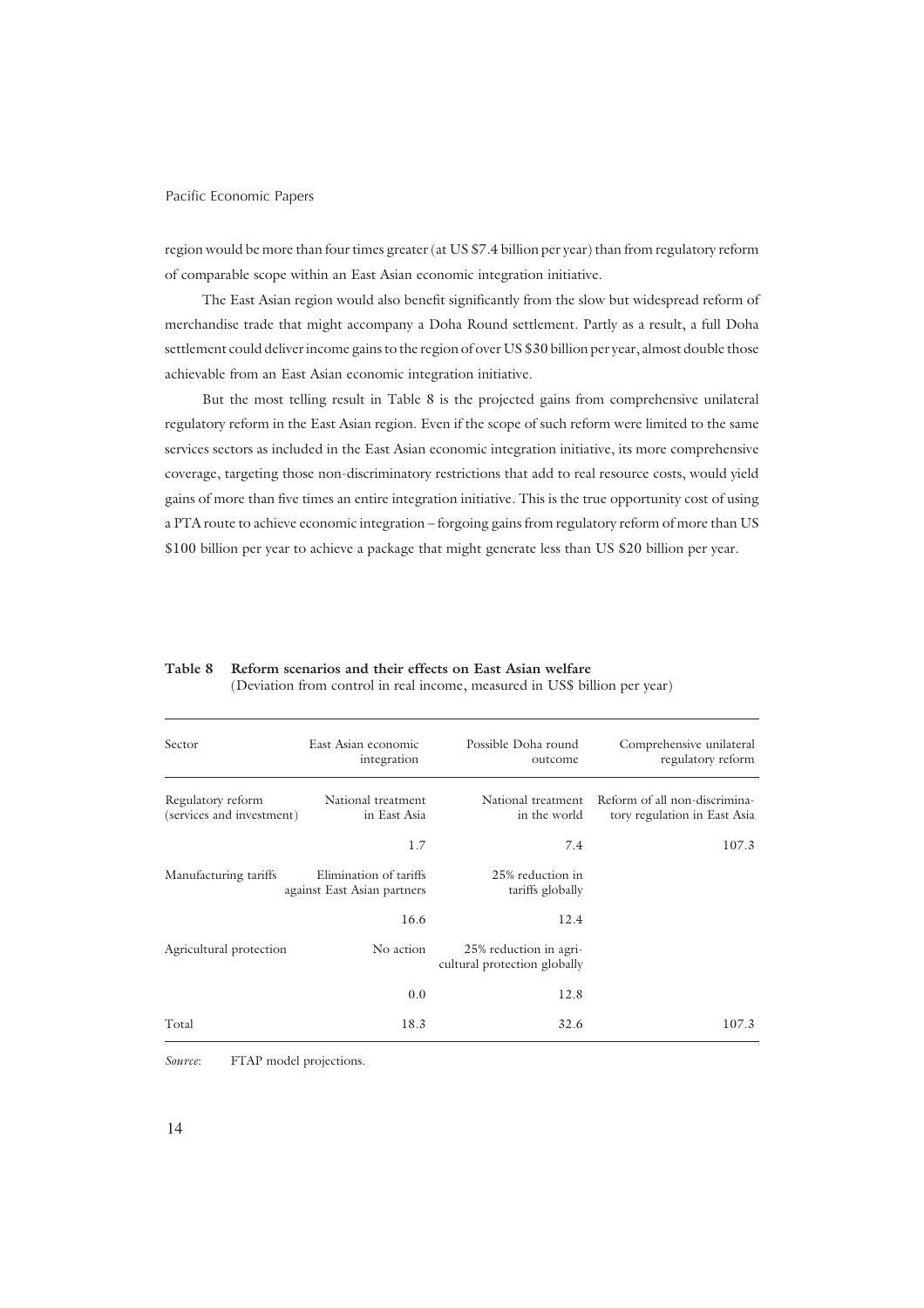No. 350, 2005

#### **Conclusions**

Countries can attempt to 'walk and chew gum' at the same time. The question is whether they would want to. For reform-weary governments, PTAs are the best excuse they have had in years to avoid doing the things that really matter. For reform-ready governments with limited regulatory reform capacity, PTAs are a distraction from the main game. If the empirical analysis of this paper can be generalised, it suggests that by far the greatest real income gains to the East Asian region would come from comprehensive reform of the non-discriminatory impediments to competition, as part of a thoroughgoing program of unilateral domestic regulatory reform.

The empirical analysis has been based on available studies of impediments to competition in selected services sectors. New age PTAs cover more than this. So, are the results of this paper likely to be generally applicable? There is one important reason to think they would be. The art of good competition policy (broadly defined) is to put regulations in place to protect competition, *not* to protect particular competitors. When PTAs are preferential, they are protecting particular competitors – a country's trading partners. They are thus the antithesis of good competition policy.

There are measures that are often included in PTAs that are not preferential. Much of these fall under the rubric of enforcement – enforcement of intellectual property protection, enforcement of quarantine regulations, enforcement of technical standards, enforcement of customs regulations through good customs administration. Often PTAs involve promises of technical assistance to help with these enforcement issues. In these respects, PTAs can be a useful complement to a domestic regulatory reform program. But this pre-supposes that the measures that are being enforced are in a country's best interests. For some of the provisions ensuring intellectual property protection, for example, this is not always clear (Dee 2005b).

Proponents of 'deep' economic integration often stress the benefits of using PTAs to achieve harmonisation of standards or mutual recognition of qualifications and accreditation requirements. This discussion is often in the context of North–North agreements between partners of similar size and economic income, where much of the trade between them is intra-industry trade, or even intra-firm trade among the affiliates of multinationals engaging in horizontal FDI. When trade is two-way, there is a need for recognition to be mutual. When trade patterns are governed more by considerations of comparative advantage, and when trade is one-way, it is less clear why the adoption of accreditation requirements requires coordination across governments. For example, Singapore is a net importer of medical skills, and its professional medical bodies have developed their own lists of acceptable qualifications, completely outside any PTA framework. While it is clear that shared standards reduce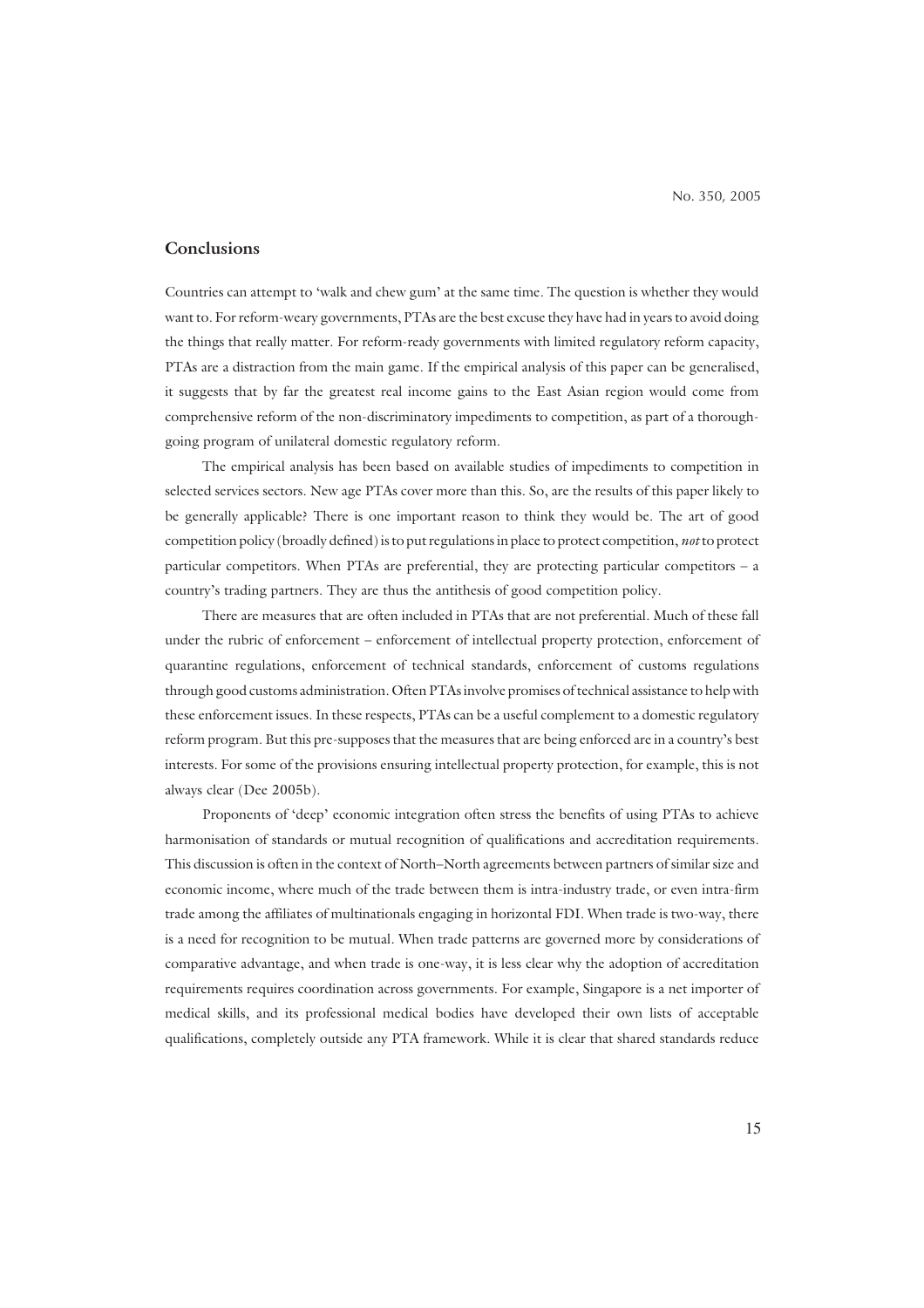trade costs (Moenius 1999), countries can achieve this by unilaterally adopting recognised international standards.

In short, there may be a few limited areas where PTAs can usefully supplement a domestic regulatory reform program. But the main conclusion of this paper is that, because they tend to be preferential – even in their 'new age' provisions – they tend to focus reform efforts away from where the big gains are to be made.

The big gains would be achieved from reforming the non-discriminatory restrictions on competition that affect both foreigners and domestic new entrants equally. This is best done domestically, where the debate can be held about how any losses to incumbents can be managed politically. The East Asian economies could provide important moral support, and even 'benchmark competition' to each other in these domestic initiatives. The numbers are striking – gains of more than five time those that might be available through an East Asian PTA.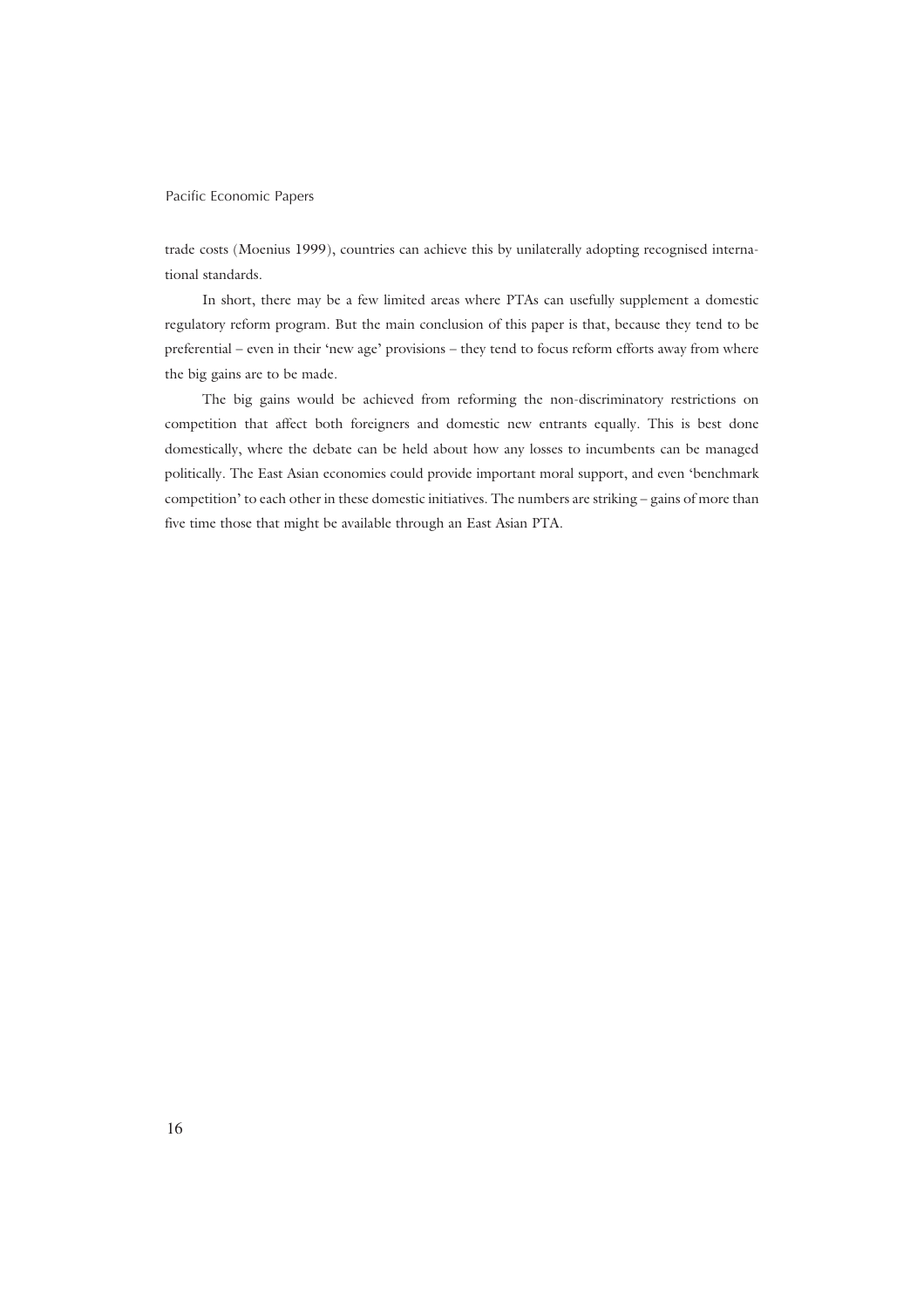#### **Notes**

\* Presented to international conference on Advancing East Asian Economic Integration, Bogor, Indonesia, 1–2 August 2005. I thank Peter Drysdale for useful preliminary discussions and conference participants for comments.

- 1 For example, two of Australia's concessions in the Australia–United States Free Trade Agreement were the lifting of Foreign Investment Review Board screening on inward foreign direct investment in non-sensitive sectors, and a commitment to provisions similar to those in the WTO Agreement on Government Procurement. Both measures were made preferentially, even though the arguments advanced by the Australian Government would have applied equally to non-preferential liberalisation.
- 2 The converse does not hold. Because some provisions do discriminate against foreigners, it does not mean that they can be liberalised on a preferential basis. For example, when countries liberalise restrictions on foreign ownership, it may be very difficult to ensure that the new foreign owners are only from selected partner countries.
- 3 The surveys of actual restrictions and their tax or productivity equivalents were taken from McGuire and Schuele (2000), Kalirajan et al. (2000), Kalirajan (2000), Clark, Dollar and Micco (2001), Nguyen-Hong (2000), Warren (2000), and Doove et al. (2001). Updated estimates for Malaysia were taken from Dee (2004a), for Thailand from Dee (2004b), and for Japan and Australia from Dee (2005a). A preliminary survey for China was undertaken especially for this study.
- 4 In two instances (distribution and the professions), full national treatment implies tax or productivity equivalents that are lower than otherwise, but still not equal to those affecting domestic producers, because the underlying econometric analysis in Kalirajan (2000) and Nguyen-Hong (2000) suggested that the same regulations have different effects on domestic and foreign service providers.
- 5 The measures for tariffs and agricultural protection used are those in version 5.4 of the GTAP model database.

#### **References**

- Clark, X., D. Dollar and A. Micco (2001) 'Maritime Transport Costs and Port Efficiency', Mimeo, World Bank, available at econ.worldbank.org/files/11793\_wps2781.pdf (accessed 23 July 2003).
- Dee, P. (2004a) 'Measuring the cost of regulatory restrictions on services trade in Malaysia', prepared for the World Bank, September (revised).
- —— (2004b) 'Cost of services trade restrictions in Thailand', prepared for the World Bank, September (revised).
- —— (2005a) 'The economy-wide effects of a trade agreement between Australia and Japan: Services and investment', prepared for the Government of Japan, February.
- —— (2005b) 'The Australia–US Free Trade Agreement: An Assessment', Pacific Economic Paper No. 345, Australian National University.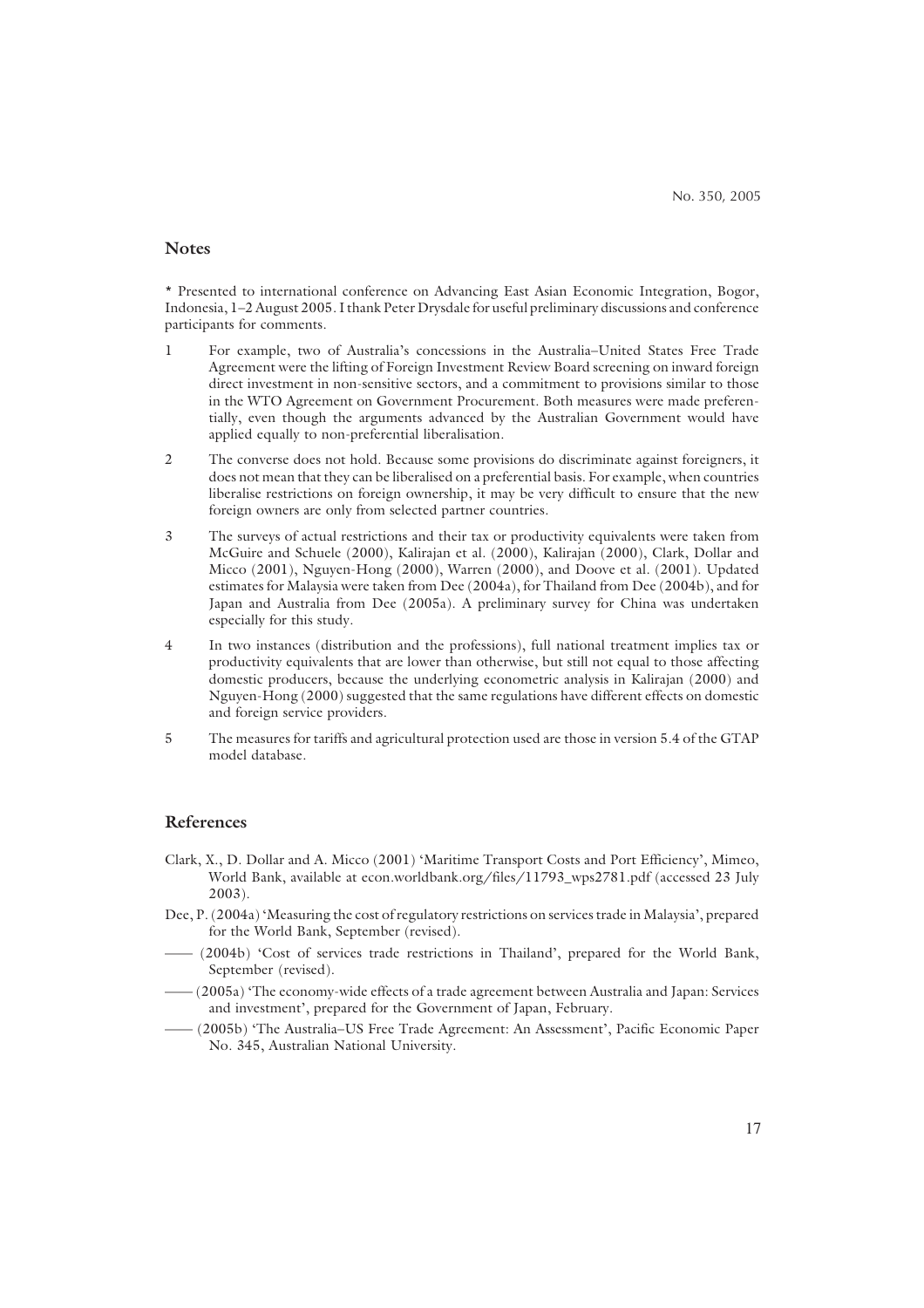- Dee, P. and K. Hanslow (2001) 'Multilateral liberalisation of services trade', in R. Stern (ed.), *Services in the International Economy*, University of Michigan Press, Ann Arbor, pp. 117–39.
- Doove, S., O. Gabbitas, D. Nguyen-Hong and J. Owen (2001) *Price Effects of Regulation: International Air Passenger Transport, Telecommunications and Electricity Supply*, Productivity Commission Staff Research Paper, Ausinfo, Canberra.
- Ethier, W. (1998a) 'Regionalism in a multilateral world', *Journal of Political Economy*, 106(6), pp. 1214–45.
- —— (1998b) 'The new regionalism', *Economic Journal*, 108(449), pp. 1149–61.
- —— (1999) 'Multilateral roads to regionalism', in J. Piggott and A. Woodland (eds), *International Trade Policy and the Pacific Rim*, St Martin's Press, New York, pp. 131–52.
- —— (2001) 'The new regionalism in the Americas: A theoretical framework', *North American Journal of Economics and Finance*, 12(2), pp. 159–72.
- Hanslow, K., T. Phamduc and G. Verikios (1999) 'The structure of the FTAP model', Research Memorandum, Productivity Commission, Canberra, December.
- Hoekman, B. and D. Konan (1998) 'Deep integration, non-discrimination and Euro–Mediterranean free trade', paper presented at conference on Regionalism in Europe: Geometries and Strategies After 2000, Bonn, 6–8 November.
- Kalirajan, K. (2000) *Restrictions on Trade in Distribution Services*, Productivity Commission Staff Research Paper, Ausinfo, Canberra.
- Kalirajan, K., G. McGuire, D. Nguyen-Hong and M. Schuele (2000) 'The price impact of restrictions on banking services', in C. Findlay and T. Warren (eds) 2000, *Impediments to Trade in Services: Measurement and Policy Implications*, Routledge, London and New York, pp. 215–30.
- Lawrence, R.Z. (1996) *Regionalism, Multilateralism and Deeper Integration*, Brookings Institution, Washington DC.
- McGuire, G. and M. Schuele (2000) 'Restrictiveness of international trade in banking services', in C. Findlay and T. Warren (eds), *Impediments to Trade in Services, Measurement and Policy Implications*, Routledge, London and New York, pp. 201–214.
- Moenius, J. (1999) 'Information versus product adaptation: The role of standards in trade', mimeo, University of California, San Diego.
- Nguyen-Hong, D. (2000) *Restrictions on Trade in Professional Services*, Productivity Commission Staff Research Paper, Ausinfo, Canberra.
- Robson, P. (1998) *The Economics of International Integration*, Routledge, London.
- Warren, T. (2000) 'The impact on output of impediments to trade and investment in telecommunications services', in C. Findlay and T. Warren (eds) 2000, *Impediments to Trade in Services: Measurement and Policy Implications*, Routledge, London and New York, pp. 85–100.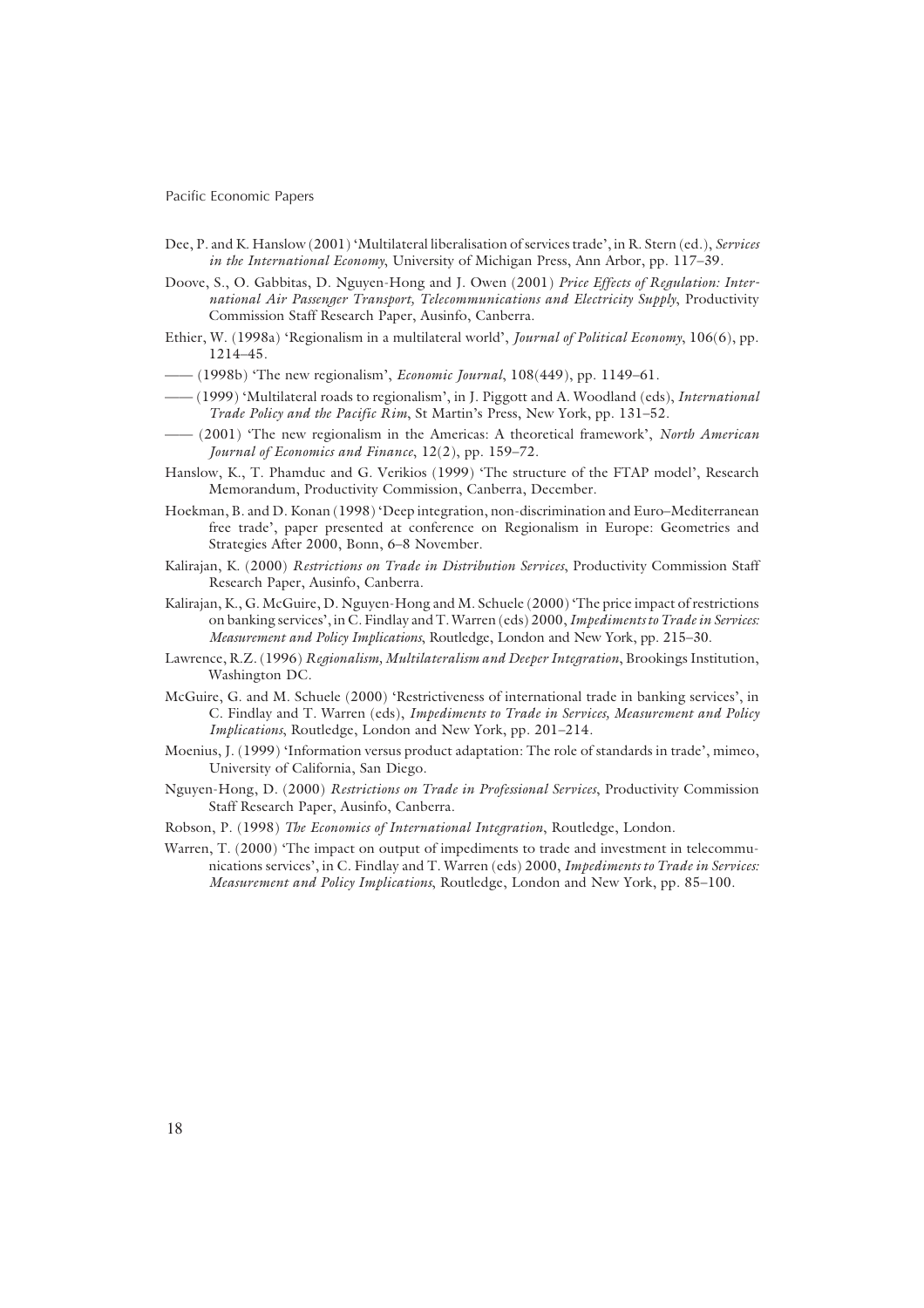#### **Previous** *Pacific Economic Papers*

- 349 ASEAN monetary cooperation: Issues and prospects *Arief Ramayandi*, 2005
- 348 Growth and reform in the Korean economy Volume edited by *Jong-Soon Kang and Jung Soo Seo*, 2005
- 347 Trade policy at the crossraods The Indonesian story *David Vanzetti et al*, 2005
- 346 Fiscal rules and targets and public expenditure management: Enthusiasm in the 1990s and its aftermath *Hideaki Tanaka*, 2005
- 345 The Australia–US Free Trade Agreement: An assessment *Philippa Dee*, 2005
- 344 Regional cooperation in East Asia and FTA strategies *Peter Drysdale*, 2005
- 343 Taiwan's role in the economic architecture of east Asia and the Pacific *Peter Drysdale and Xinpeng Xu*, 2005
- 342 A regional bond market for East Asia? The evolving political dynamics of regional financial cooperation *Jennifer Amyx*, 2004
- 341 East Asian economic integration: China's perspective and policy *Xu Mingqi*, 2003
- 340 Services trade liberalisation *Motoshige Itoh and Naoki Shimo*i, 2003
- 339 The enigma of Toyota's competitive advantage: Is Denso the missing link in the academic literature? *Evelyn Anderson*, 2003
- 338 An ASEAN Economic Community and ASEAN+3: How do they fit together? *Hadi Soesastro*, 2003
- 337 Regional approaches to services trade and investment liberalisation *Jane Drake-Brockman*, 2003
- 336 Beyond free trade agreements: 21st century choices for East Asian economic cooperation *Andrew Elek*, February 2003